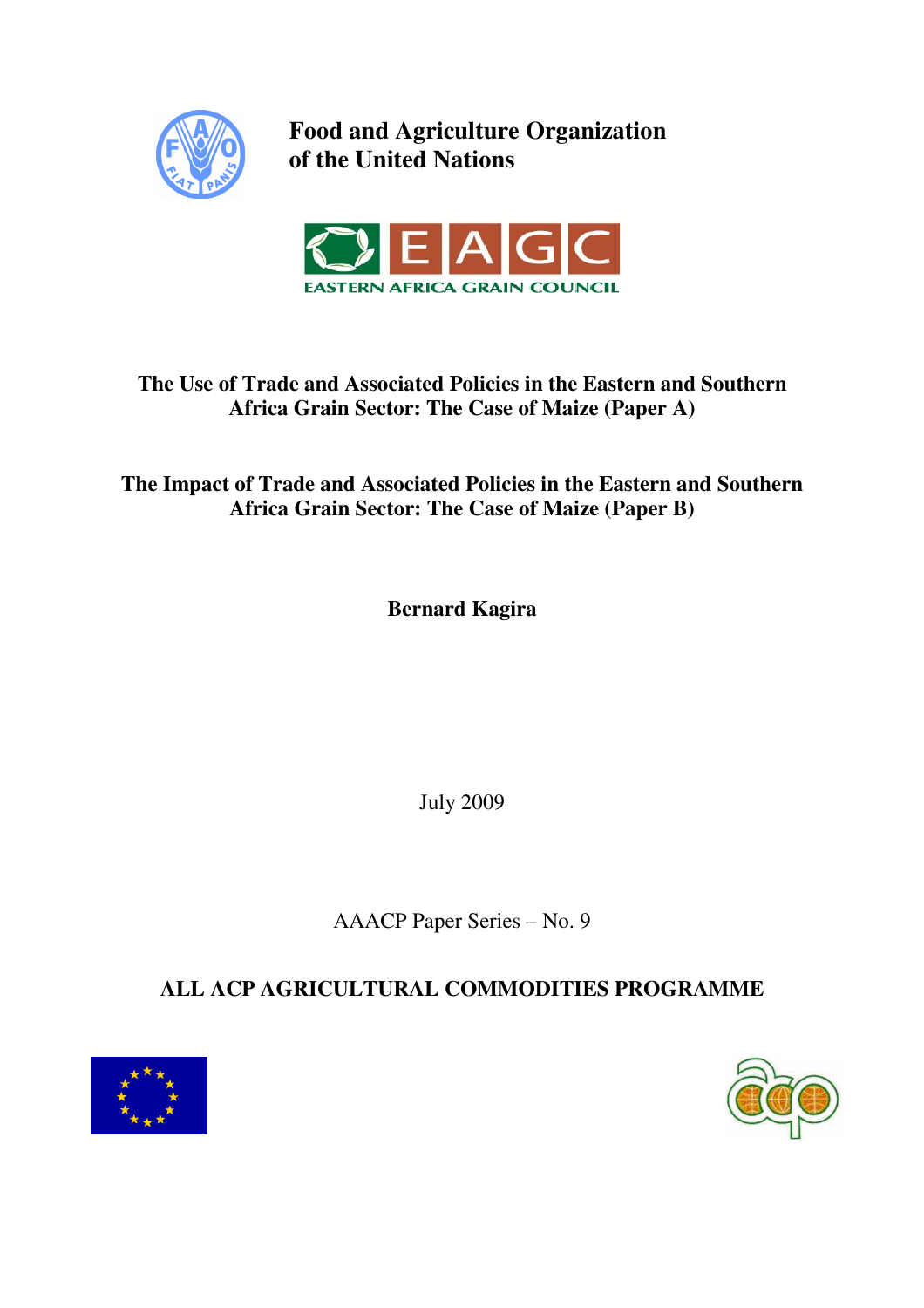## **Acknowledgements**

This document has been prepared as a contribution to the All ACP Agricultural Commodities Programme with funding by the European Union

It comprises two papers prepared by Bernard Kagira under a collaborative arrangement between FAO and the Eastern Africa Grain Council aimed at improving the level of policy dialogue between public and private sector stakeholders involved in the grains markets of East and Southern Africa.

The papers were drafted as background documents ahead of a Consultative Expert Meeting convened by Eastern Africa Grain Council and FAO in Dar es Salaam 2-3 June 2009, where they served to bridge knowledge gaps and to stimulate discussion. They have subsequently been edited to incorporate comments received by workshop participants.

The two complementary papers consider (a) the use of trade policy interventions and (b) the potential impacts of the current policy sets in different countries, and of reforms to policies affecting the grains markets over the past decades.

Both papers draw upon, and synthesise a set of case studies prepared for FAO during 2008, edited versions of which are forthcoming in Sarris, A. and J.A. Morrison (Eds) (2010) Food Security in Africa: Market and Trade Policy for Staples Foods in Eastern and Southern Africa. Edward Elgar, UK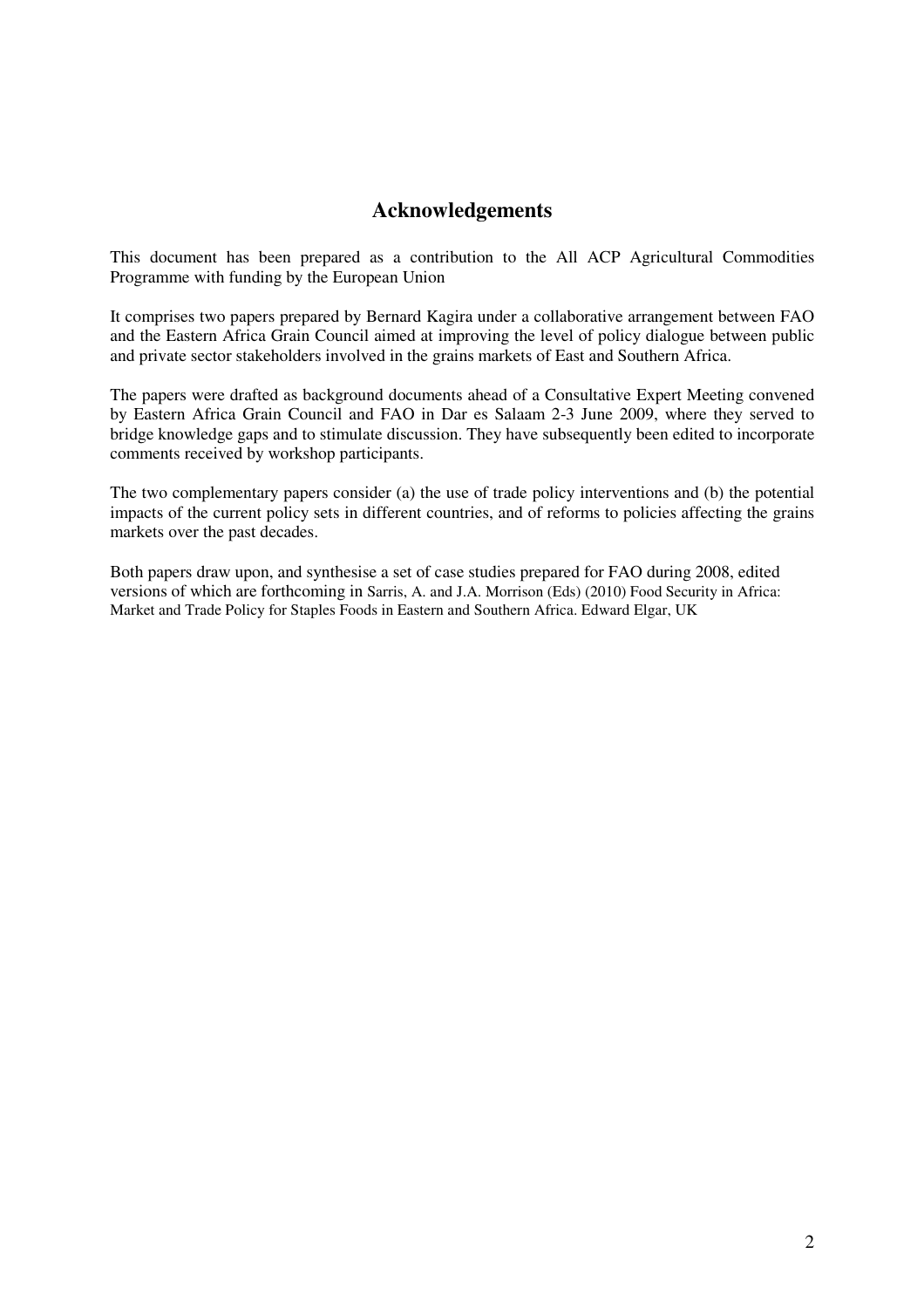## **Table of Contents**

### The Use of Trade and Associated Policies in the Eastern and Southern Africa Grain **Sector: The Case of Maize**

| $\mathbf{1}$ |  |
|--------------|--|
| 1.1          |  |
| 1.2          |  |
| 2.0          |  |
| 2.1          |  |
| 2.1.1        |  |
| 2.1.2        |  |
| 2.1.3        |  |
| 2.1.4        |  |
| 2.1.5        |  |
| 2.1.6        |  |
| 2.2          |  |
| 2.2.1        |  |
| 2.1.2.       |  |
| 2.1.3        |  |
|              |  |
|              |  |

### The Impact of Trade and Associated Policies in the Eastern and Southern Africa Grain **Sector: The Case of Maize**

| $2^{\circ}$ |  |
|-------------|--|
|             |  |
|             |  |
|             |  |
|             |  |
|             |  |
|             |  |
|             |  |
|             |  |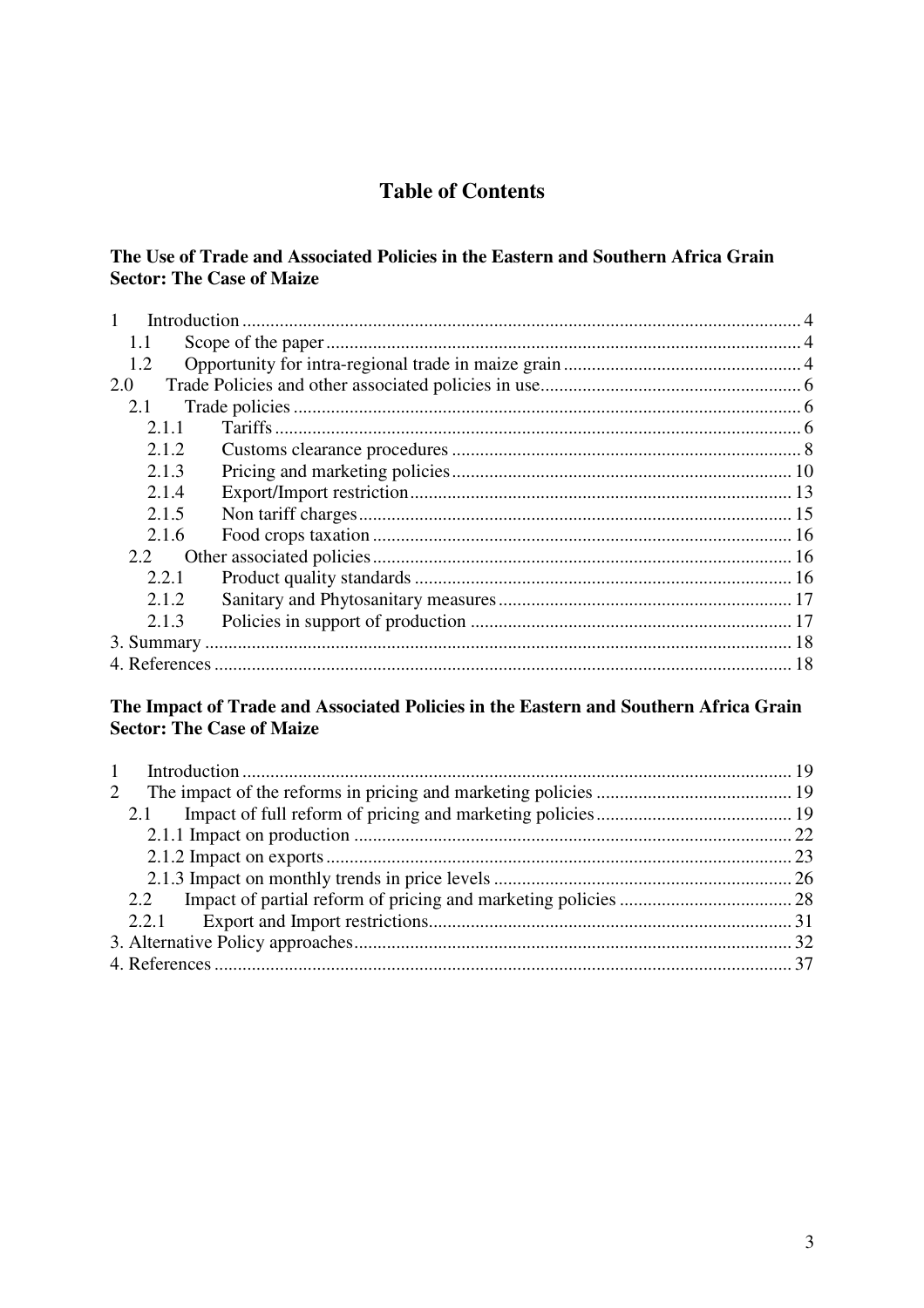# **The Use of Trade and Associated Policies in the Eastern and Southern Africa Grain Sector: The Case of Maize**

## **1 Introduction**

 $\overline{a}$ 

## **1.1 Scope of the paper**

This paper was prepared as background to a Regional consultation workshop on the use and impact of trade and domestic policy interventions on cereal value chain stakeholders in Eastern and Southern Africa convened in Dar es Salaam, Tanzania, 3 - 4 June, 2009 by the Eastern African Grains Council and the Food and Agriculture Organization of the United Nations under the EU funded All ACP Agricultural Commodities Programme.

The paper draws heavily on the findings of six studies previously commissioned by the FAO in 2008 covering Kenya, Malawi, Mozambique, South Africa, Tanzania and Zambia<sup>1</sup> in an attempt to integrate and summarise the findings at a regional level. These focus countries strand across the three regional integration blocks in Eastern and Southern Africa, namely, COMESA, EAC and SADC.

The paper focuses on the trade policies and associated policies in use in each of the six countries. It defines trade policies as including tariffs, customs clearance procedures; pricing and marketing policies; export and import restrictions; non tariff charges; and food crops taxation. Associated policies include product quality standards; sanitary and phytosanitary measures; and policies in support of production

The paper reflects on the regional integration framework for each aspect of these policies to establish the extent to which there is a regional position on trade and associated policies and the extent to which the sample countries are adhering to existing frameworks.

The paper also provides a comparative analysis of these policies across the six countries, identifying the policies that are facilitative or prohibitory to the regional trade in maize, with a view to contributing to the debate on appropriate trade policy conducive to the development of the region's grain markets.

In a second, associated paper, the impacts of policies in use are examined.

### **1.2 Opportunity for intra-regional trade in maize grain**

An analysis of production and consumption figures of maize for selected key maize producing and consuming countries undertaken by RATES and the USAID COMPETE Programme reveals the existence of a tradable surplus of maize in the region. As can be seen in Figure 1, in any one given year during the period 2003 and 2007, there is always a country in the region that has a surplus that could be traded with deficit countries.

<sup>&</sup>lt;sup>1</sup> Edited versions of the studies are available in Sarris, A. and J.A. Morrison (Eds) (2010) Food Security in Africa: Market and Trade Policy for Staples Foods in Eastern and Southern Africa. Edward Elgar, UK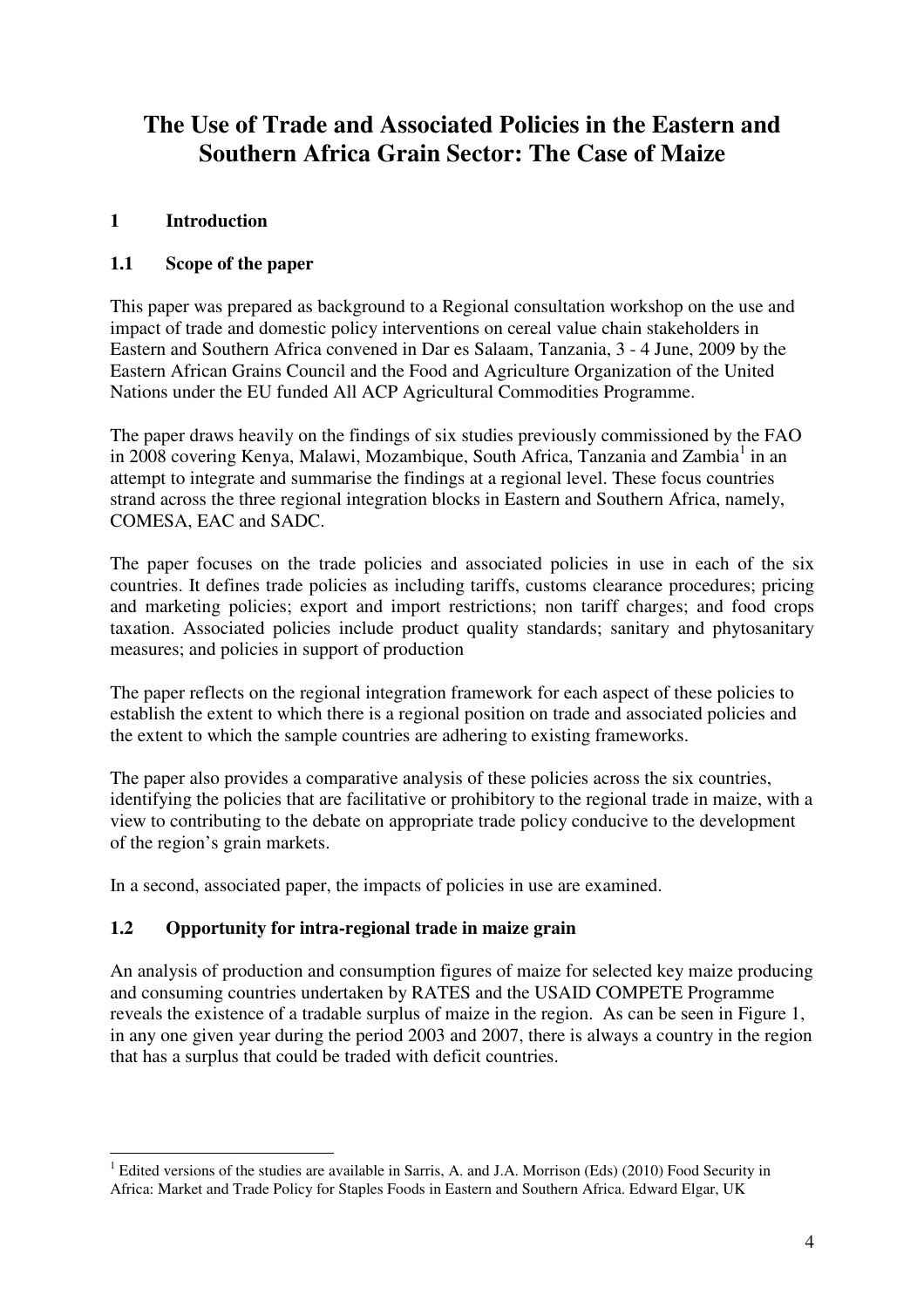

**Figure 1 Tradable maize surpluses in COMESA and EAC**

The RATES and USAID COMPETE programmes have also shown the existence of a significant potential for increases in intra regional trade. At present, the region's share of trade in the total regional market for maize is less than 2% of the region's market size. This is evidenced in Figure 2.

## **Figure 2: Intra- and Extra- regional trade volumes (2002 – 2007)**



Opportunities – Existence of enormous regional

Source: RATES/ USAID COMPETE

Source: RATES/ USAID COMPETE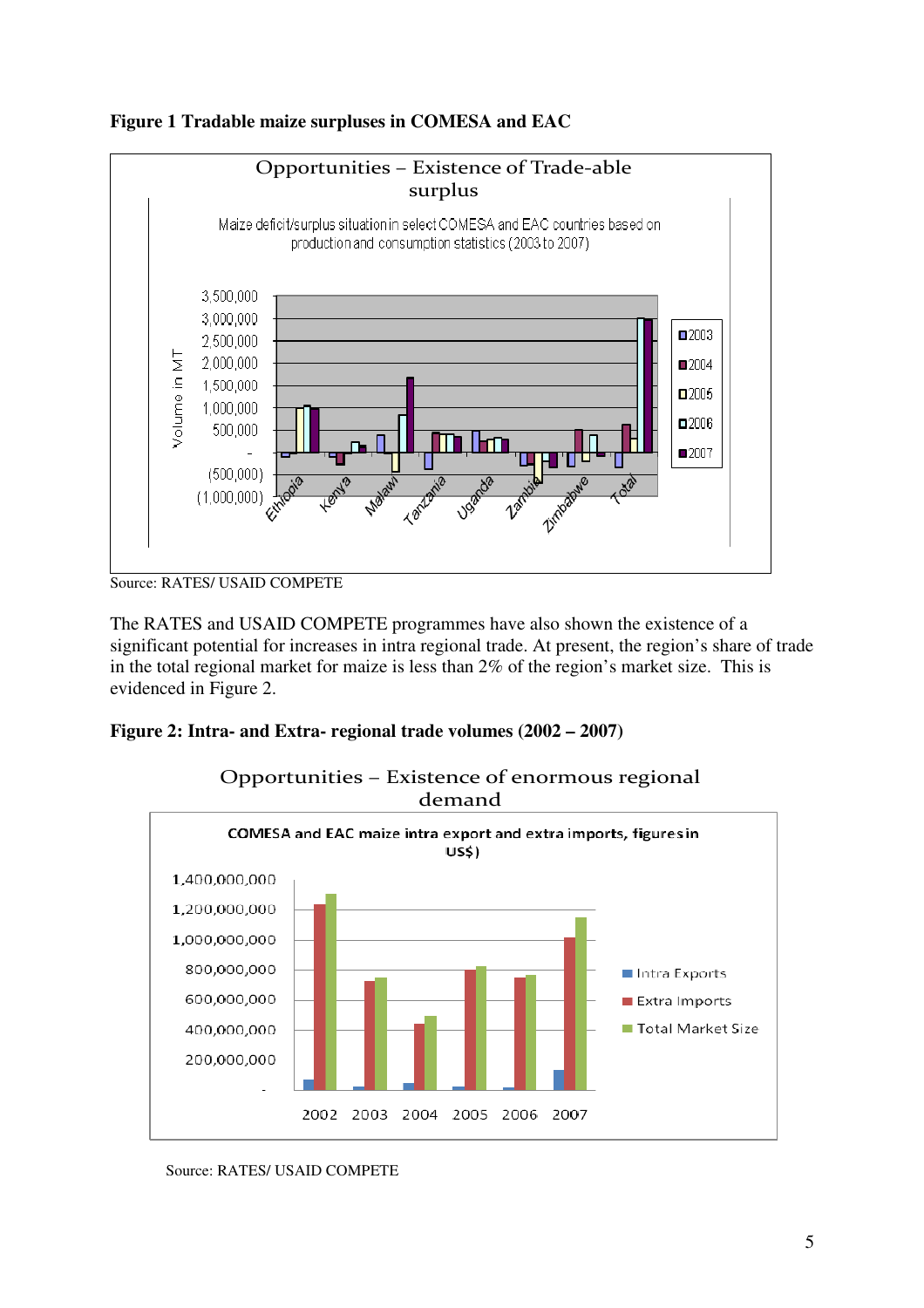The existence of tradable surplus and regional market potential that is yet to be exploited by regional enterprises is a clear demonstration of the need for enabling regional trade policies that are geared towards the exploitation of the trade opportunity potential. It is in the context of this background that the synopsis of six recently finalized case studies was undertaken. A clear understanding of the trade policies and other associated policies in use is critical to the process of developing an enabling policy environment to stimulate intra-regional trade targeting the unexploited trade potential.

## **2 Trade Policies and other associated policies in use**

## **2.1 Trade policies**

The application of trade policies differs from country to country. Regional policy frameworks in the context of COMESA, EAC and SADC regional integration arrangements cover tariffs (and standards in the case of EAC). The remaining trade policies are governed by national policies, generally aimed at alleviating food security concerns.

## **2.1.1 Tariffs**

In COMESA, the tariff on intra-regionally traded grain is 0% for the Free Trade Area countries, which include Burundi, Comoros, Djibouti, Egypt, Kenya, Libya, Madagascar, Malawi, Mauritius, Rwanda, Sudan, Seychelles, Zambia and Zimbabwe.

As noted above, intra-regional trade flow in grains is quite dismal. Table 1shows that with exception of barley, the COMESA countries share in the regional market ranges between 1% for wheat and 34% for rice. This is a clear demonstration that the 0% import duty on grain has not been an enough stimulus to the intra regional trade, pointing to the existence of other salient trade policies and associated policies that could be limiting intra-regional trade. Despite the low intra-regional trade, the region's demand for grain is quite high, as illustrated by the extra-regional imports, whose share in the regional market is as high as 99% for wheat.

|           | <b>COMESA Region Market Size for Staple Foods</b> |                |                      |                     |          | Rest of  |
|-----------|---------------------------------------------------|----------------|----------------------|---------------------|----------|----------|
|           |                                                   |                | region's             | the                 |          |          |
| <b>HS</b> |                                                   |                |                      |                     | share in | world    |
| Code      | Description                                       |                |                      |                     | the      | share in |
|           |                                                   |                |                      |                     | regional | the      |
|           |                                                   | Intra          |                      | <b>Total Market</b> | market   | regional |
|           |                                                   | <b>Exports</b> | <b>Extra Imports</b> | <b>Size</b>         |          | market   |
|           |                                                   |                |                      |                     |          |          |
| 100110    | Wheat                                             | 40,081         | 2,789,994            | 2,830,074           | $1\%$    | 99%      |
|           |                                                   |                |                      |                     |          |          |
| 100300    | <b>Barley</b>                                     | 543,837        | 59,389               | 603,225             | 90%      | 10%      |
|           |                                                   |                |                      |                     |          |          |
| 100590    | Maize                                             | 129,908,731    | 1,023,606,687        | 1,153,515,418       | 11%      | 89%      |
|           |                                                   |                |                      |                     |          |          |
| 100600    | Rice                                              | 3,839,148      | 7,575,077            | 11,414,226          | 34%      | 66%      |
|           | Grain                                             |                |                      |                     |          |          |
| 100700    | Sorghum                                           | 1,424,435      | 40,417,002           | 41,841,436          | 3%       | 97%      |
|           |                                                   |                |                      |                     |          |          |
| 100820    | Millet                                            | 223,263        | 987,454              | 1,210,717           | 18%      | 82%      |
|           |                                                   |                |                      |                     |          |          |

 **Table 1: COMESA trade in grain – figures in US\$** 

Source: COMESA Data Base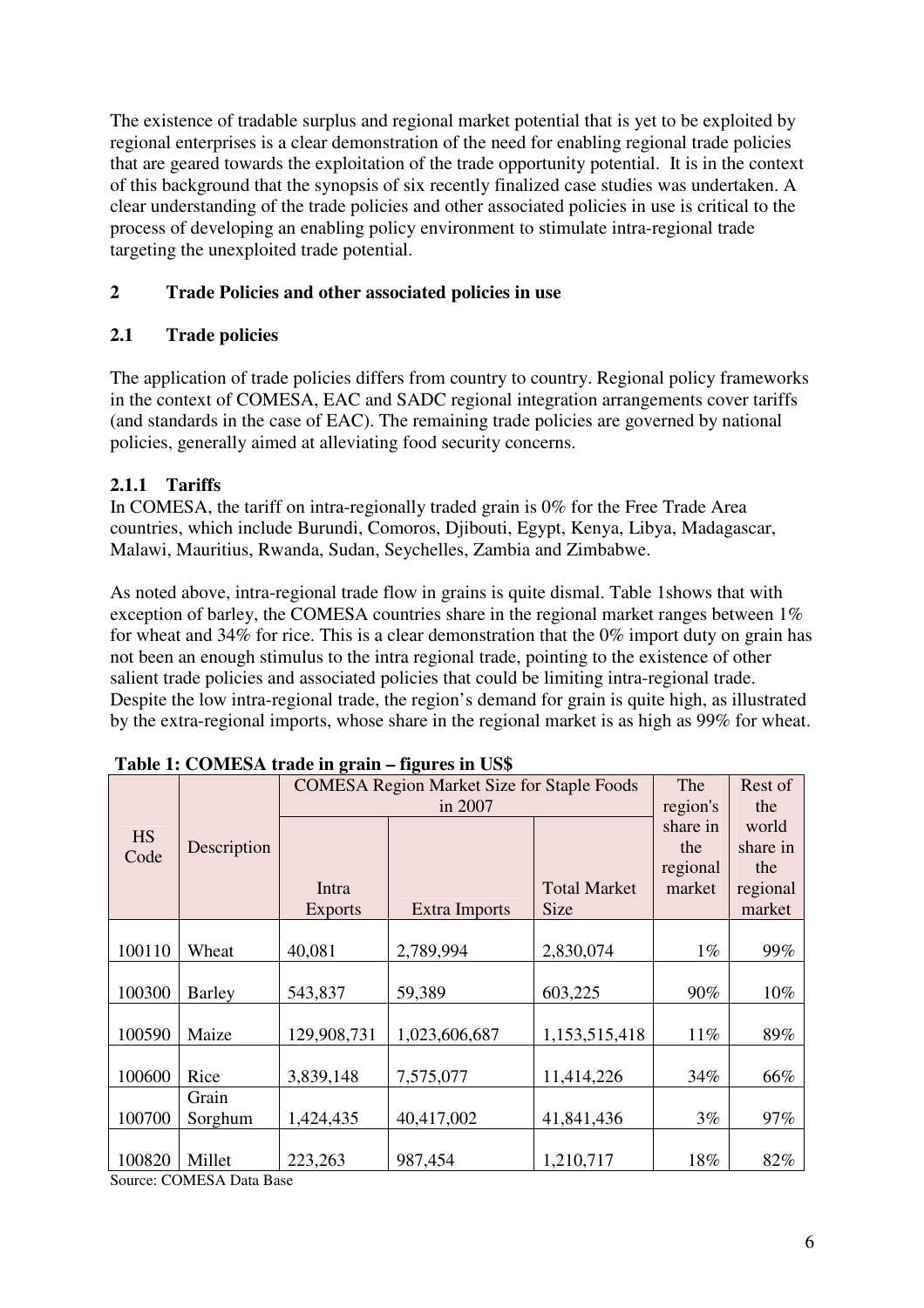COMESA external tariffs on maize vary across COMESA countries, primarily because COMESA is not yet a Customs Union.

In Zambia, maize grain and maize meal imported from non-COMESA and non-SADC countries attracts customs duty of 15 per cent and 25 per cent on imported maize grain and maize meal, respectively. Besides, import value added tax (VAT) of 17.5 per cent is also charged. Total taxes for imported maize and maize meal to Zambia together add up to 35 per cent and 47 per cent, respectively.

In the EAC, the intra-regional import duty on grain trade is 0%, just as in the COMESA FTA. Extra regionally imported grain, however, attracts common external tariff that ranges between 25% for millet to 50% for maize (refer to table 2 for EAC tariffs on other grains).

In Malawi, the applied tariff on maize grain imported into Malawi from COMESA countries is zero. However, maize meal is subject to customs duty of 10-15 percent for maize imports from non-COMESA and non SADC countries. Maize imports from SADC attract an import duty of 10%. In all cases, maize meal imports are exempt from excise taxes and surtax.

The EAC countries covered in the FAO case studies (Kenya and Tanzania) revealed that the application of the tariffs as prescribed by the regional integration framework. As noted by the Kenyan case study, 'since 2005, Kenya's maize trade policy has stabilized considerably. It has complied with regional initiatives under the Common Market for Eastern and Southern Africa (COMESA) and the East African Community (EAC) to eliminate cross-border tariffs within the region and harmonize regional and international trade policies. Since January 2005, the tariff on maize imported into Kenya from Tanzania and Uganda has been limited to a 2.75% government levy. Imports of maize grain from Mombasa continue to attract a 50% tariff. The policy on import tariff for maize and grain in general has targeted protection of the regional market and encouraging intra-regional trade. Just like COMESA, intra-EAC trade in grain is however quite dismal, as revealed in table 2. This is an illustration of the existence of more fundamental barriers in grain trade than tariffs alone.

| <b>HS</b><br>Code | Description      | 0<br>Intra<br><b>Exports</b> | <b>EAC Region Market Size for Staple</b><br>Foods in 2007<br>Extra<br><b>Imports</b> | Total<br><b>Market Size</b> | Region's<br>share in<br>the<br>regional<br>market | Rest of the<br>world share<br>in the<br>regional<br>market | Common<br>External<br>Tariff |
|-------------------|------------------|------------------------------|--------------------------------------------------------------------------------------|-----------------------------|---------------------------------------------------|------------------------------------------------------------|------------------------------|
| 100119            | Wheat            | 470,840                      | 243,670,381                                                                          | 244, 141, 221               | $0\%$                                             | 100%                                                       | 35%                          |
| 100300            | <b>Barley</b>    | 653,946                      | 1,442,867                                                                            | 2,096,813                   | 31%                                               | 69%                                                        | 25%                          |
| 100590            | Maize            | 1,908,210                    | 3,960,163                                                                            | 5,868,373                   | 33%                                               | 67%                                                        | 50%                          |
| 100300            | Rice             | 428                          | 1,139,014                                                                            | 1,139,442                   | $0\%$                                             | 100%                                                       | 75%                          |
| 100700            | Grain<br>Sorghum | 71,910                       | 9,918,913                                                                            | 9,990,823                   | $1\%$                                             | 99%                                                        | 25%                          |
| 100820            | Millet           | 284,873                      | 301,748                                                                              | 586,620                     | 49%                                               | 51%                                                        | 25%                          |

**Table 2: EAC trade in grain – figures in US\$** 

Source: COMESA data base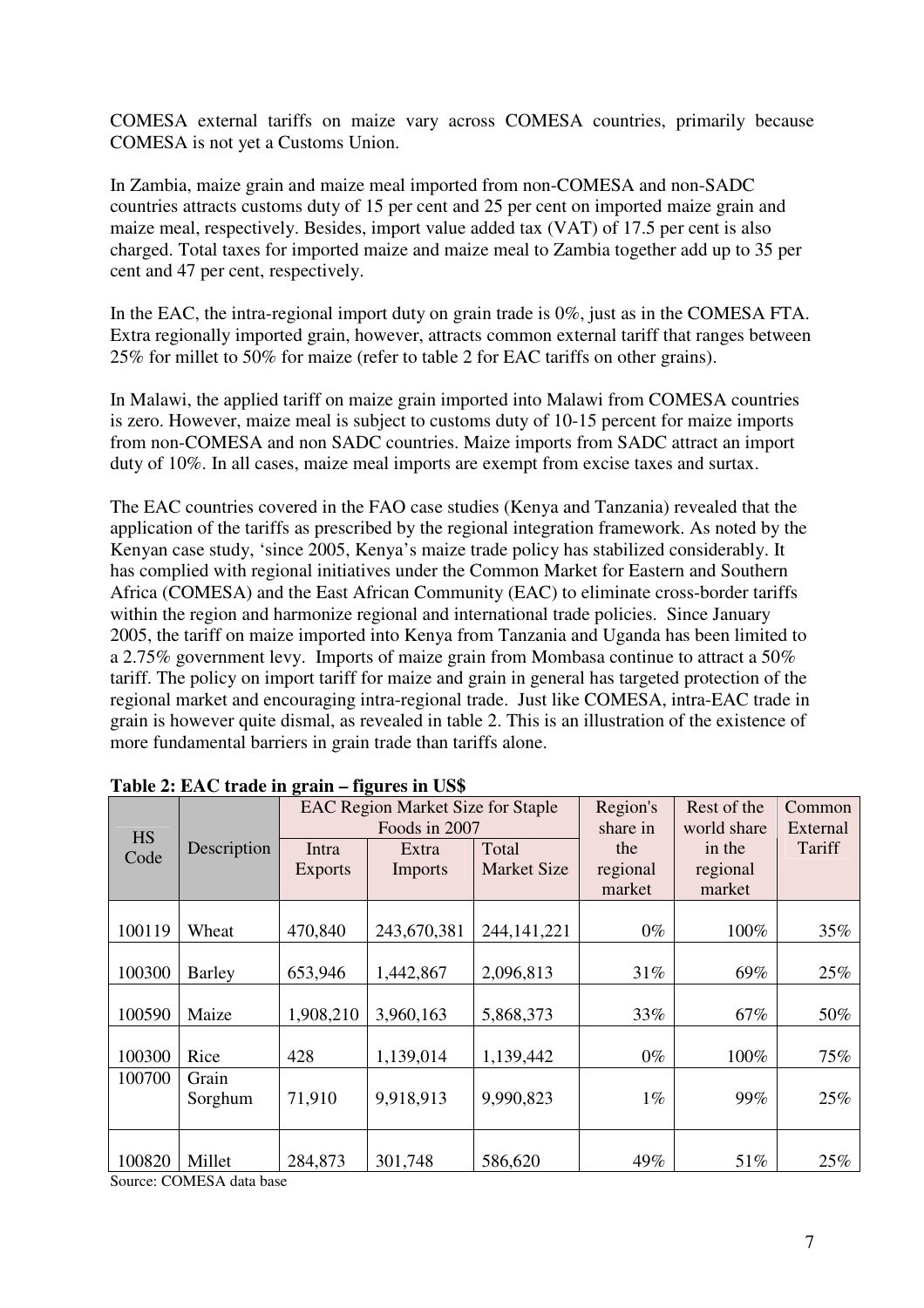In SADC, the intra-regional tariff on grain is also 0%, with exception of grain imports from South Africa. Under the SADC FTA liberalization program, the tariff on grain imports from RSA is expected to decline from 25% in 2004 to 0% by 2015.

Although the three regional blocks have done very well in eliminating import duties on intraregionally sourced maize, a regional policy on use of import tariffs as a policy instrument to manage maize trade in instances of projected bumper harvest or shortage is lacking.

Presently if a country determines that it is under threat of hunger, the import tariff is lowered to allow duty free importation of maize from extra-regional sources. For instance, Kenya applied this option in December 2008, when the 50% tariff on extra regionally sourced maize was waived for a period of six months, up to July 2009.

In Zambia, import tariffs have been used to protect the domestic market during instances of excess production or to encourage importation during instances of projected shortage. The government has changed its import tariff rates on maize several times since 1994. Prior to 2004, the tariff rate was at 5% but this was raised to 15% in 2004. During critical domestic maize shortages in 2005, the government waived duty for maize imports in order to cushion maize consumers from high maize meal prices. This policy environment, in which the import tariff can change suddenly, can stymie private traders from importing maize when the situation would otherwise warrant doing so. If traders suspect that the import tariff will be waived later in the year, this means that if they mobilize imports early (while the tariff is in place), they are likely to lose their market later when competing against other firms that can import more cheaply once the tariff is waived. The result of this policy uncertainty is commonly a temporary under-provision of imports during periods when traders wait for the anticipated waiver of the import tariff before importing. Such policy uncertainty in the market can produce a situation in which local prices exceed import parity levels for periods of time, as it did in Zambia's case in both 2001/02 and 2005/06

### **2.1.2 Customs clearance procedures**

### *a) Customs declaration document*

The three regional blocks (EAC, COMESA and SADC) have embraced the Single Entry Document for Customs clearance. To clear maize using this form, the trader is required to fill in all the details and provide accompanying documents – Import declaration form, Certificate of Origin, invoices, import permit (SPS) and standards compliance stamp. This can impose significant restrictions on small traders who are often unable to provide the details required in the form and/or obtain supportive documents.

The case study of Mozambique demonstrates the limitation that this customs declaration document has had, and traders' response to the challenge that it poses. The study notes that 'the importer has to complete and present a pre-declaration document to the customs, together with several other documents before the commodity leaves the country of origin. When the commodity reaches the port of entry, the importer must complete a declaration form, *Documento Único* (DU), which must be accompanied by the pre-declaration certified by the customs, and a document proving that the commodity belongs to the importer, as well as the final receipt. If all is in order, the importer pays the amount that corresponds to the official duty charged for that commodity, and the VAT if that commodity is not exempt.

It is clear that, under the regulation, it is difficult for an informal trader to import maize grain from South Africa, for instance. First, they have to have an importer card, which is not easy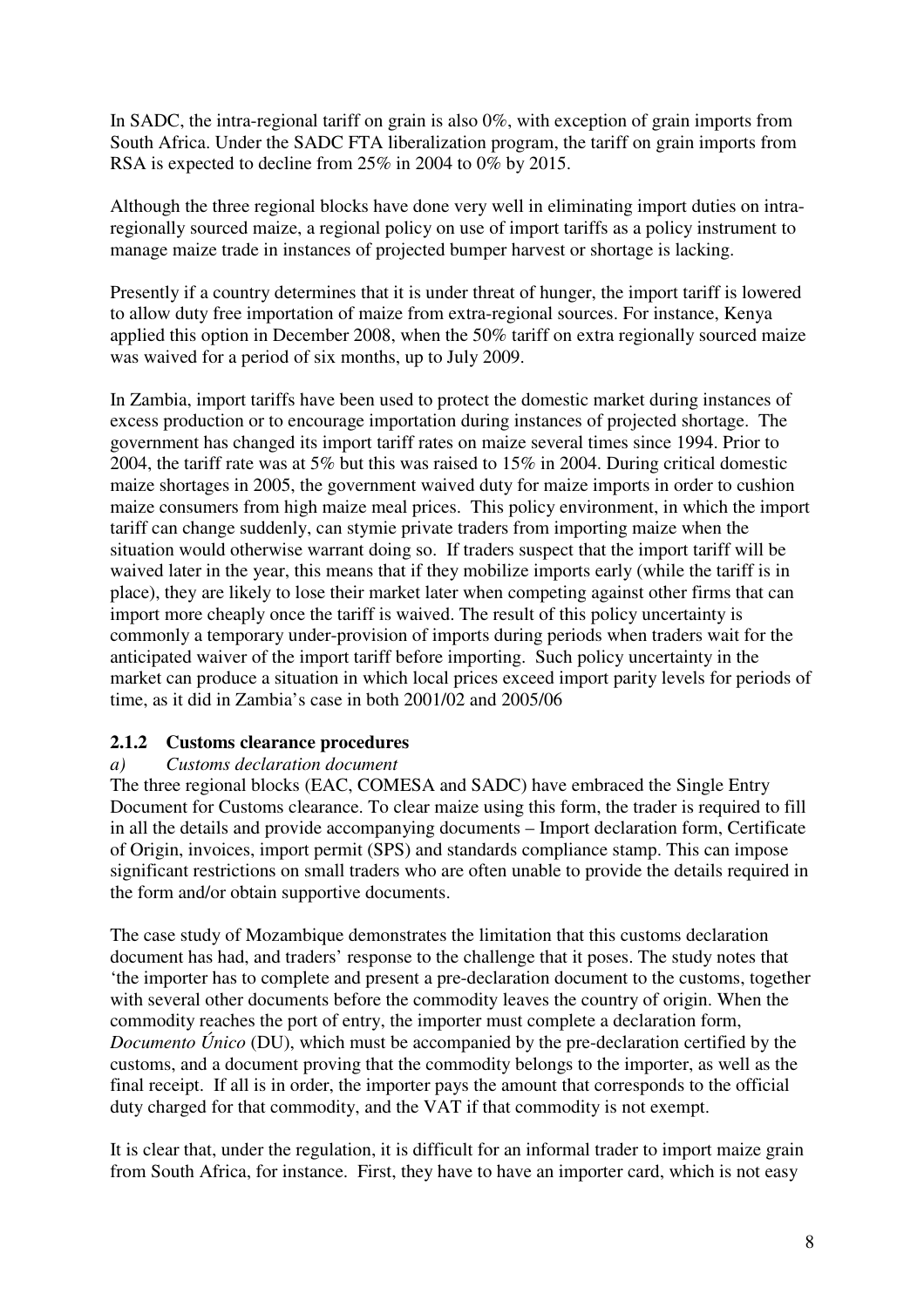to obtain for an informal trader. Second, to obtain a quotation from a maize supplier (silo), an informal trader would need detailed knowledge of how South Africa maize trade is undertaken.

In view of this challenge, the government introduced a simplified system to import any good through a regulation (Act number 206/98) signed by the Ministry of Planning and Finance of Mozambique on 25 November 1998. Any importer with goods whose FOB value does not exceed US\$500, and who has not imported any goods during the previous 30 days, may have a simplified dispatch granted at the port of entry. In this case, the importer does not have to complete the pre declaration. This simplified system to import seems to be a good option only for the small traders, since with US\$500 it is possible to import from South Africa about three tons of maize grain.

In Zambia, imports and exports are controlled through the Customs and Excise Act (GRZ, 1955). This regulation requires that importation be accompanied by the relevant licenses, permits, certificates and other legal documents. Under the same Act, limited quantities of maize and maize meal meant for consumption are not subjected to any documentation. This is commonly known as the "one-bag rule". Traders abuse this provision by employing youth gangs to cart grain across borders one bag at a time.

Though a Single Entry Document (SED) is required for custom clearance for COMESA countries, Kenya has additional requests for other information that makes it difficult for traders to fill these forms, which delays custom clearance. Before being cleared through customs, one might need a combination of the following forms: (i) original invoice; (ii) Import Declaration Form; (iii) Pre-Shipment Inspection (Clean Report of Finding-CRF); (iv) Certificate of Origin; (v) Phytosanitary Certificate; (vi) Quality Standards Certificate (issued by KBS); and (vii) Safety Standards Certificate, among others. Small traders who cannot meet the requirements of these customs documents opt to use the non commercial import forms, which allow limited quantity of the product to be imported at each time. Although the system is meant for goods of non commercial use, traders are using it to cart the maize through the borders using bicycles.

The EAC and COMESA has developed a Simplified Trade Regime (STR) which is aimed at addressing the limitation which small traders face in using the current customs clearance system. In COMESA the STR is in the form of a simplified customs document and simplified certificate of origin, while in EAC the STR is in the form of a simplified certificate of origin. Both regimes are at the nascent stages of implementation. COMESA and EAC Partners States are yet to adapt the STR in to their official Customs Clearance procedures. The step taken by Mozambique to gazette the simplified customs systems is the direction that the COMESA and EAC STR require countries to take and to provide capacity building traders and customs officials on their use.

#### *b) Certificate of Origin*

A Certificate of Origin is required in order for maize imports to be allowed into any of the EAC, COMESA and SADC countries. Although the six studies, with the exception of the Tanzania study, did not provide details of administration of the certificate of origin, issues of interest to trader relates to information that they are required to provide in order to get the certificate and accessibility to the certificates. The Tanzanian case study observed that for a trader to obtain a certificate of origin from the issuing agency – Chamber of Commerce, a fee of TSh 20,000 has to be paid. Such a certificate has two pre-requisites: a phyto-sanitary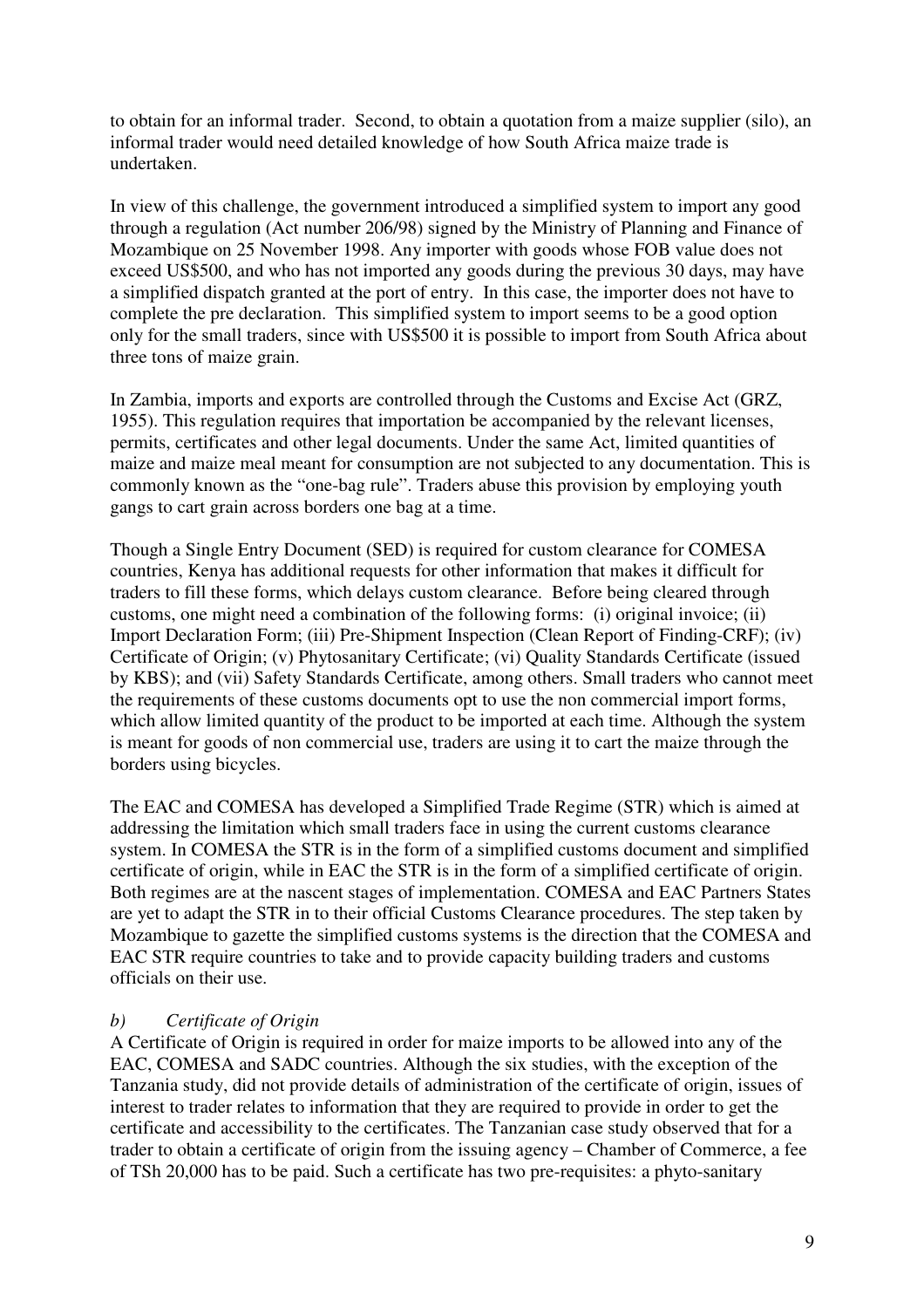certificate and a sales agreement/contract specifying the crop being sold for delivery outside Tanzania. The study notes that, although it is only a single day's process, all exporters across the country, even those at border towns with Kenya and Uganda, have to obtain the permits and certificates from Dar-es-salaam – the capital city, sometimes as far as 2000km away.

## **2.1.3 Pricing and marketing policies**

Pricing and marketing policies are perhaps the most widely used instruments for encouraging production and trade of maize. These policies have been driven by food security and political concerns rather than by business objectives. Over the years, each country's pricing and marketing policy regimes have been tested and found wanting. The six case studies have documented the evolution of these policies in each of the countries. In this paper we focus on salient features of these policy regimes with a view to drawing lessons for action planning.

## *South Africa*

South Africa's experience with pricing and marketing policies reveals a full cycle from a highly controlled regime to a market driven regime. The controlled policy regime is traced to 1968, when the country established a pricing and marketing system and the Maize Board to administer the single-channel fixed price scheme for maize. The maize farmers were only allowed to market their goods through the Board or a licensed agent at prices set for the year by the Board.

The wind of change, driven by changes occurring at the macro level generated pressure for reform of the pricing and marketing policies for maize. For instance the deregulation of the financial sector dictated liberalization of output prices. As noted in the case study, "the change was spirited under the 'White Paper' on Agriculture of 1984, which established production, marketing and food self-sufficiency goals". Therefore the following policy reforms were consequently pursed: -

- Maize Board shifted away from cost-plus pricing procedures towards more market-based pricing systems.
- Shift to pool-type pricing for maize in 1987.
- Reduction in the use of price controls and registration requirements as instruments of marketing policy. For example, in mid-1980 the prohibition on the erection of maize grain silos was repealed
- Price controls on maize meal and fixing of millers' margins were removed in 1991/92 fiscal year

Further liberalization in the maize marketing were stimulated by the 'White Paper' on Agriculture of 1995, which stood for transparency and inclusiveness of all market participants and advocated for market oriented product marketing and limited role of the government in fixing of price. This led to enactment of the 'Marketing of Agriculture Product' Act 47 of 1996, which sought to improve market access, agricultural efficiency, and to optimize export earnings through the creation of market-driven marketing system. As a process towards implementation of this legislation Maize and Wheat Boards were abolished, leaving prices in both industries to be based entirely on negotiation between market actors.

The South African Futures Exchange (SAFEX) was established in 1997 and the trading of derivatives (futures and options) was introduced. This is the only formal future market where extremely high volumes (the national maize crop is traded over ten times – this implies that each ton of maize in South Africa is bought and sold ten times on the futures market) are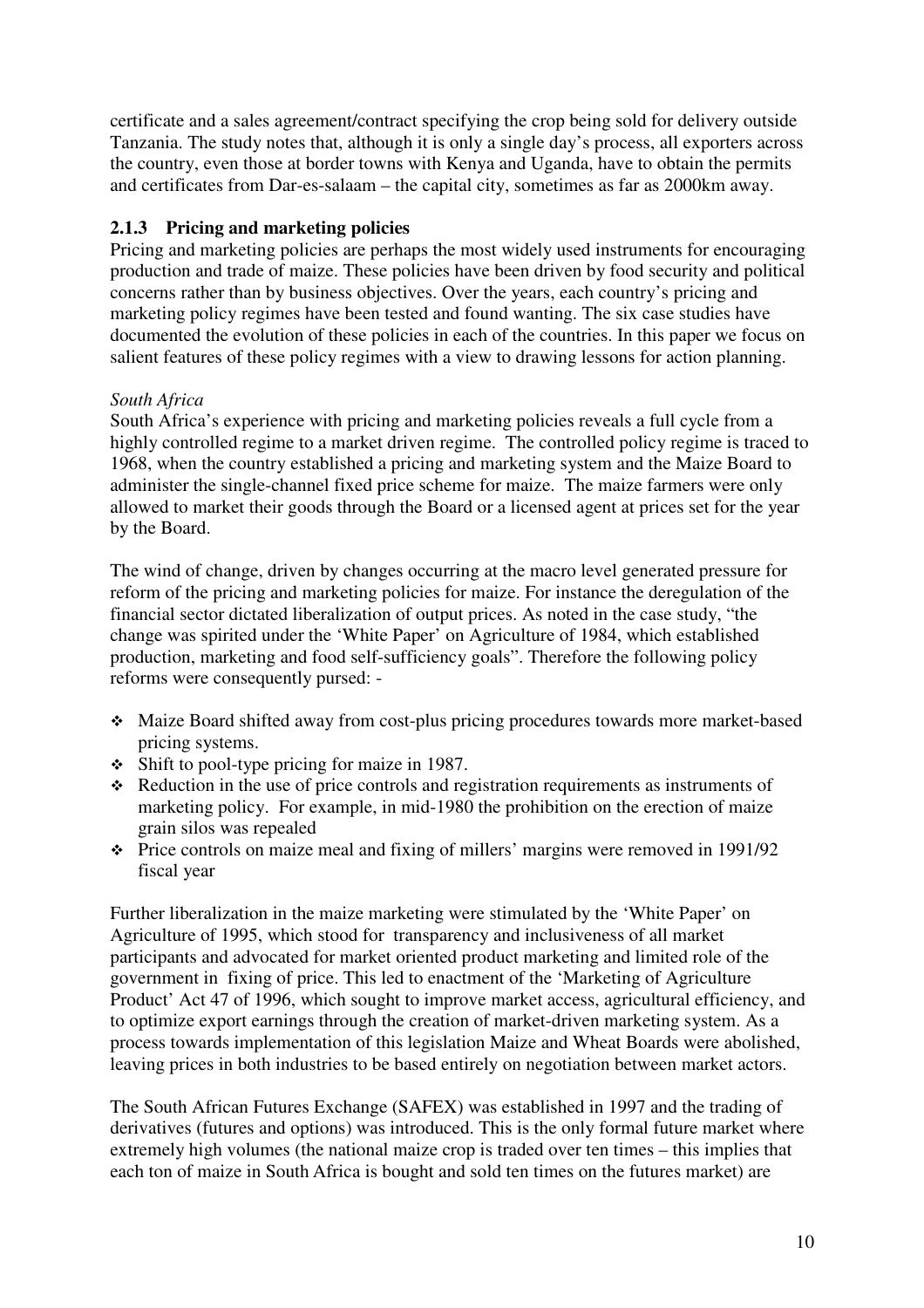traded through this market. It is regarded as the "benchmark" for the prices that market actors ask or offer in the 'spot' market of daily trading in maize. SAFEX also reports fixed transport differentials to various destinations in the country; consequently, the spot price for a region is derived from the SAFEX price minus the transport differential.

These policy reforms have contributed to South Africa being a net exporter of maize into the region, as evidence in COMESA imports of maize from South Africa for the period 2000 to 2007.





### *Malawi*

In Malawi, maize pricing and marketing policies has over the years been characterized by price and marketing controls, which have been central to the country's maize policy. The price and marketing policy regime has undergone reforms, triggered by the Structural Adjustment Programs (SAPs) of 1980s.

As noted in the Malawi case study, maize marketing has been progressively liberalized although ADMARC remains one of the main players in the marketing of maize. This followed the government's abolishment of the monopsony power of ADMARC and liberalisation of the marketing of smallholder agricultural produce.

Pricing policies for maize had evolved from a fairly controlled regime to the current regime where the Malawi case study noted that the price of maize 'is liberalized and the private sector is able to set the buying and selling price of maize'. At government level, pricing policy is focused on setting the price at which ADMARC buys maize from farmers, while allowing flexibility for ADMARC to set prices for selling maize. The motivation for setting buying prices is 'the perception that the private sector exploits smallholder farmers by offering lower buying prices – hence, ensuring that smallholder farmers get better returns from maize farming which in turn can promote the commercialisation of maize'.

Liberalization of marketing and pricing policies generated competition from private traders, which coupled with the decline in subsidization from the Central Government, weakened the ability of the stating marketing Agency. Although, the Agency continues to implement government pricing policy by offering better prices than small-scale private traders, it hardly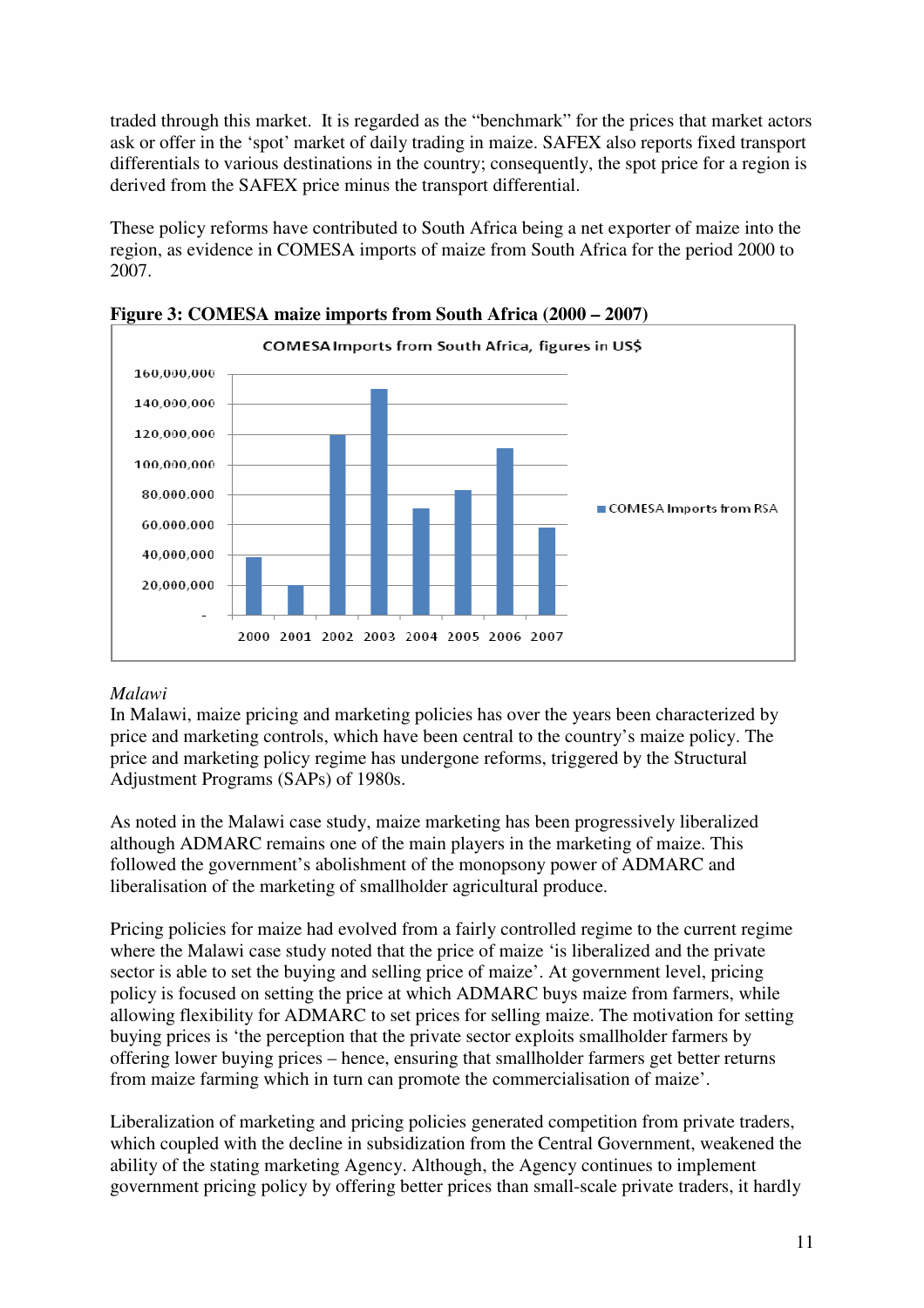buys maize from smallholder farmers due to lack of funds. For instance, as observed in the Malawi case study 'in the 2005/06 season, although ADMARC bought the maize from farmers at a government announced price of MK20 per kilogram while private traders were buying maize from farmers at MK15 - MK17 per kilogram, it only managed to buy about 70,000 metric tonnes because it had run out of money'.

This is a clear demonstration of the role of private sector in offering clearing market prices which the farmers require in order to continue producing the commodity. It is also a pointer to the need to develop the private sector market in order to ensure the existence of an uptake capacity at the harvest time so that farmers are not disappointed. Private sector investment in storage facilities, especially in view of the reduced role of ADMARC is very critical as a market response to the market and pricing liberalization policy.

### *Tanzania*

In Tanzania, the government has liberalized the marketing and pricing of maize. Consequently, maize marketing is now a key responsibility of the private sector<sup>2</sup>. The role of the government is being seen as to strengthen competition. In Tanzania, since liberalization, it is widely accepted that, though liberalized, the food market is still performing sub-optimally due to lack of strong regulatory mechanism, poor rural infrastructure (rural roads, markets, processing and storage facilities), and organization in the local grassroots especially village level marketing.

The Tanzania case study notes that in exercising this responsibility, the government facilitates procurement, in some areas, in order to promote quality, advocacy for rationalization of levies. The government also facilitates the collection and dissemination of market information.

The government recognizes the opportunity for trade in maize aims to ensure that cross border trade in food grains is legalized, facilitated and encouraged. However, food security and especially grain self-sufficiency imperatives often challenge the government to implement conflicting policies.

### *Kenya*

In Kenya, the current marketing and pricing system for maize is as a result of a liberalization process through the Cereal Sector Reform programme, which began in 1987/88. The marketing and pricing regime was characterized by:

- The Government set producer and into-mill prices for maize and set maize meal prices to be sold by millers and retailers to consumers. These prices were pan-territorial and panseasonal, adjusted once per year at the beginning of the marketing season.
- The government marketing board (the National Cereals and Produce Board (NCPB)), had a longstanding monopoly on internal and external trade.
- Informal private trade across district boundaries was illegal, as was cross-border trade. Traders were required to apply for movement permits to allow them to transport grain across district boundaries.

<sup>&</sup>lt;sup>2</sup> There is opportunity to capitalize on marketing and price controls internally, the establishment of various buying centers as well as warehouse receipt system indicates a high potential for linking producers with major trading centers within and outside their localities.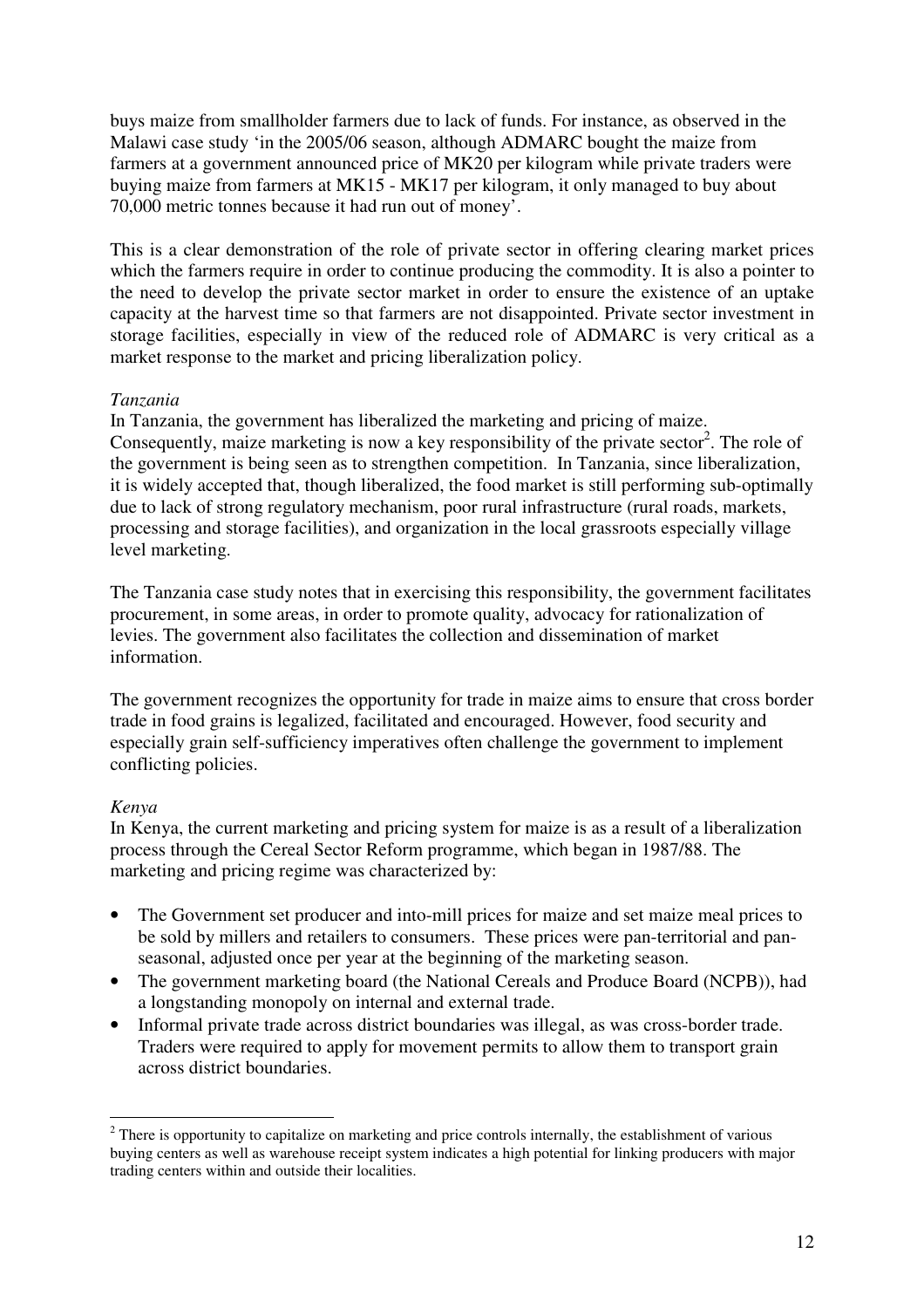The Kenya case study notes that 'the reform process intensified in late 1993, when, under pressure from international lenders, the government eliminated movement and price controls on maize trading, deregulated maize and maize meal prices, and eliminated direct subsidies on maize sold to registered millers (Jayne and Kodhek, 1997). By 1995, private traders were allowed to transport maize across districts without any hindrance'.

It is however important to note that the reforms have been marked by frequent and usually unanticipated changes in trade tariffs, quantity restrictions, and regulatory changes facing private traders. The discretionary policy tools used by the government to influence market prices and supplies, and which raised market uncertainty for traders include: (i) frequent and unannounced changes in maize import tariff rates; (ii) export bans; (iii) the behaviour of the NCPB, in particular the prices it sets for maize purchase and sale, and the funds allocated for this purpose by the Treasury, which then determine the extent to which the NCPB can defend its official pricing structure and influence market prices; and (iv) regulatory changes regarding the amount of freedom the private sector was permitted in maize marketing.

## *Zambia*

In Zambia, the government has resumed its former heavy role in maize purchasing. The Food Reserve Agency has opened over 600 buying depots in the country to buy maize from smallholder farmers at pan-territorial prices far above wholesale market prices (e.g., \$192 per ton in 2006 and \$186 in 2007). Therefore, although in principal the private sector is allowed to engage in maize trade, the risks associated with heavy government involvement discourage private sector investment along the value chain.

### *Mozambique*

Mozambique's maize marketing and pricing policies was until 1987 handled by a state marketing board called AGRICOM. This marketing board had a mandate of being the buyer of last resort of producer surpluses. The reform program of 1987 brought about the current marketing and pricing regime. As a result of the reform, the state owned agricultural marketing board (AGRICOM) was abolished. In its place, the Cereal Institute of Mozambique (ICM) was created.

In the late 1990s, restrictions on maize grain movement across districts and provincial boundaries were removed. Previously, a license was needed to move grain from the Central to the Southern region. This was the practice in use, especially for cash crops such as cotton

## **2.1.4 Export/Import restriction**

All of the case studies show the impact of maize export and import restrictions as a policy tool that has been applied in all of the countries at some point in time. Seasonal import restrictions have been used to protect domestic market against competition from imported maize grain. On the other hand, export restrictions tend to be pursued during seasons of projected maize short fall, for food security concerns.

In Malawi, although maize is not on the list of restricted products requiring an import license, it is subject to regulated imports. The Malawi case study noted that 'in most cases, the importation of maize is normally done by government through a tendering process. The private sector is sub-contracted to import maize into the country through a government tender whenever there are expected shortfalls in its domestic supply. Once the maize is in the country, the government makes it available in all areas at a subsidised price through a wellestablished network of a state-owned enterprise, ADMARC. In view of this, it is very difficult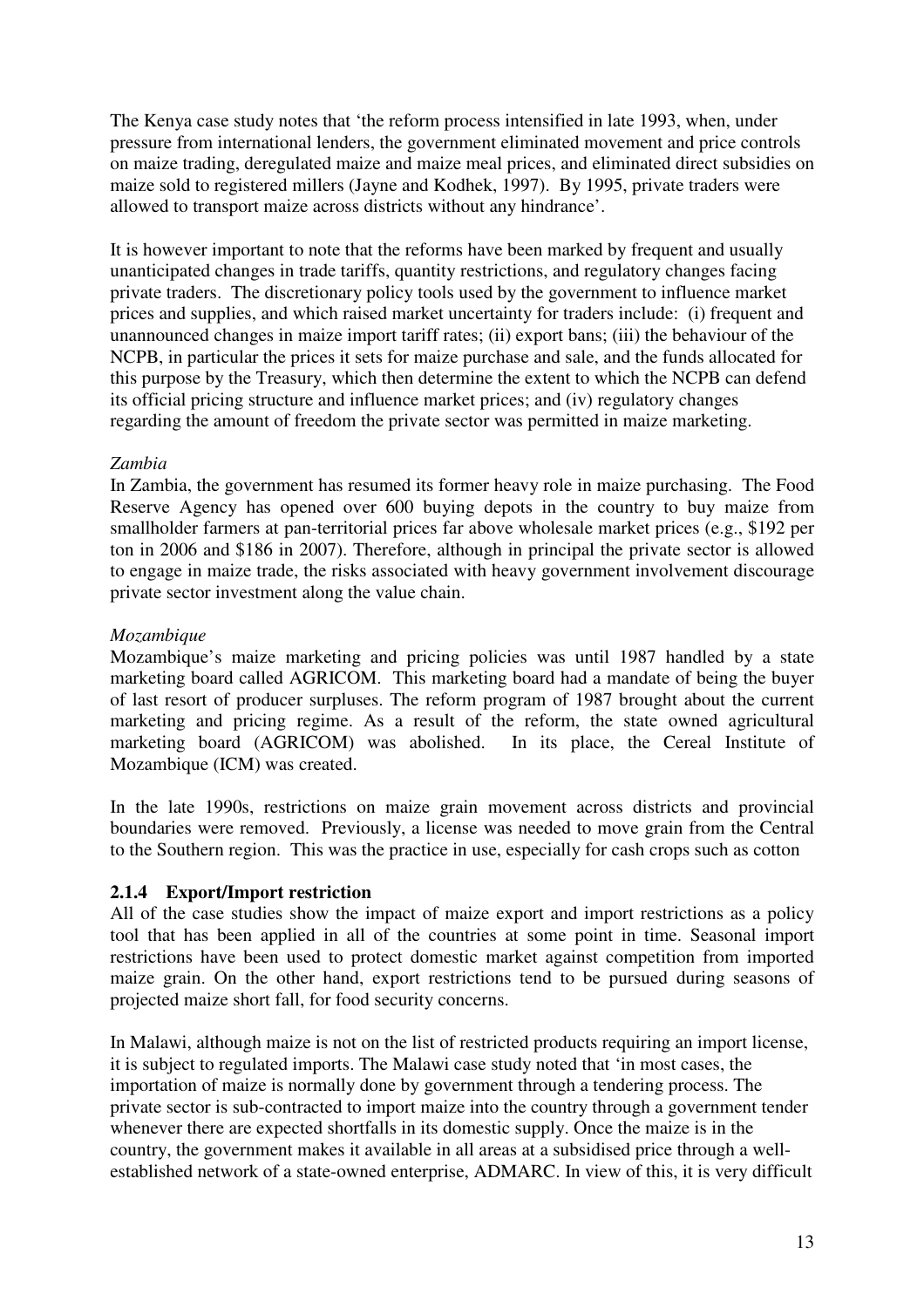for private traders to import large quantities of maize in a private arrangement and find a market for it at a commercial price. The increases in formal imports of maize typically occur when the domestic supply has been affected by poor harvest due to floods, drought and other natural disasters.

On the other hand, the export of maize is restricted and is subject to intermittent export bans and export licensing. Maize export licensing has always been imposed, even after the phasing out import and export licenses for other crops and products. Within the regime of export licensing, the authorities also impose intermittent export bans, particularly prompted by poor harvests. Effectively, the period of the export ban on maize are longer and only small windows exist when the export ban is lifted, because government seldom issues export licenses. $3$  Thus, whether the ban is lifted, export licenses are always required for maize exports. The policy of export bans and export licensing is bound to be continued as government strive to avoid a food crisis similar to the 2001 when maize exports were liberalized.<sup>4</sup>

The food shortages of 2004/05 season and improved harvest in 2005/06 season were fundamentals behind the imposition of a ban on the export of maize. The ban was lifted in May 2007 following the anticipated record maize harvest from the 2006/07 season. The lifting of the maize export ban has allowed up to 400,000 metric tonnes to be exported mainly to Zimbabwe. Maize exporters have to obtain a licence from the National Food Reserve Agency.

In Tanzania, both imports and exports of major food crops are subject to licensing. An exporter has to have a time bound permit, normally of one-month, stipulating the quantity allowed for the exportation. The food security department as the manager for Strategic Grain Reserve (SGR) advices the government on food security matters and on import/export policy and procedures. In this respect, the Department determines whether or not any of these three major grains (maize, rice and wheat) needs to be exported or imported, taking into consideration the effect of either decision on domestic production. To control excessive depletion of food reserves, the trader is issued with the clearance on consignment basis only. The effect of this has been an increased illegal grain trade particularly where producers are close to external borders.

In Zambia throughout the post-liberalization period, Zambia retained control over the flow of maize imports and exports through the Control of Goods Act, Agriculture Regulations (GRZ, 1954). This legislation is relied upon to restrict strategic food exports whenever the country experiences shortfalls in the production of maize. The issuing of permits has become much tighter since 2005. The Ministry is allocating export quotas and permits to FRA and agribusiness associations on a selective basis. This change in policy is forcing individual traders to affiliate with associations in order to utilize the relevant association's permit. In South Africa trade of maize, prior to 1991/92 was subjected to import and export licensing and quotas. This was replaced in 1992 by a system of tariff protection based on a tariff band

 $\overline{a}$ 

<sup>&</sup>lt;sup>3</sup> In any case, even when the ban is pronounced lifted export are subject to export licensing, and what the authorities do is never to grant export licenses to exporters – effectively imposing an export ban.

<sup>&</sup>lt;sup>4</sup> The export of maize in 2001 by the National Food Reserve Agency (NRFA) before information of the 2001 harvest created immense political problems for the government. This contributed to the food crisis in the 2001/02 season, leading to massive humanitarian operations (IMF, 2002). There were arguments about the role of the international financial institutions, particularly in the advice of the International Monetary Fund (IMF), in the 2001/02 food crisis (Devereux, 2002).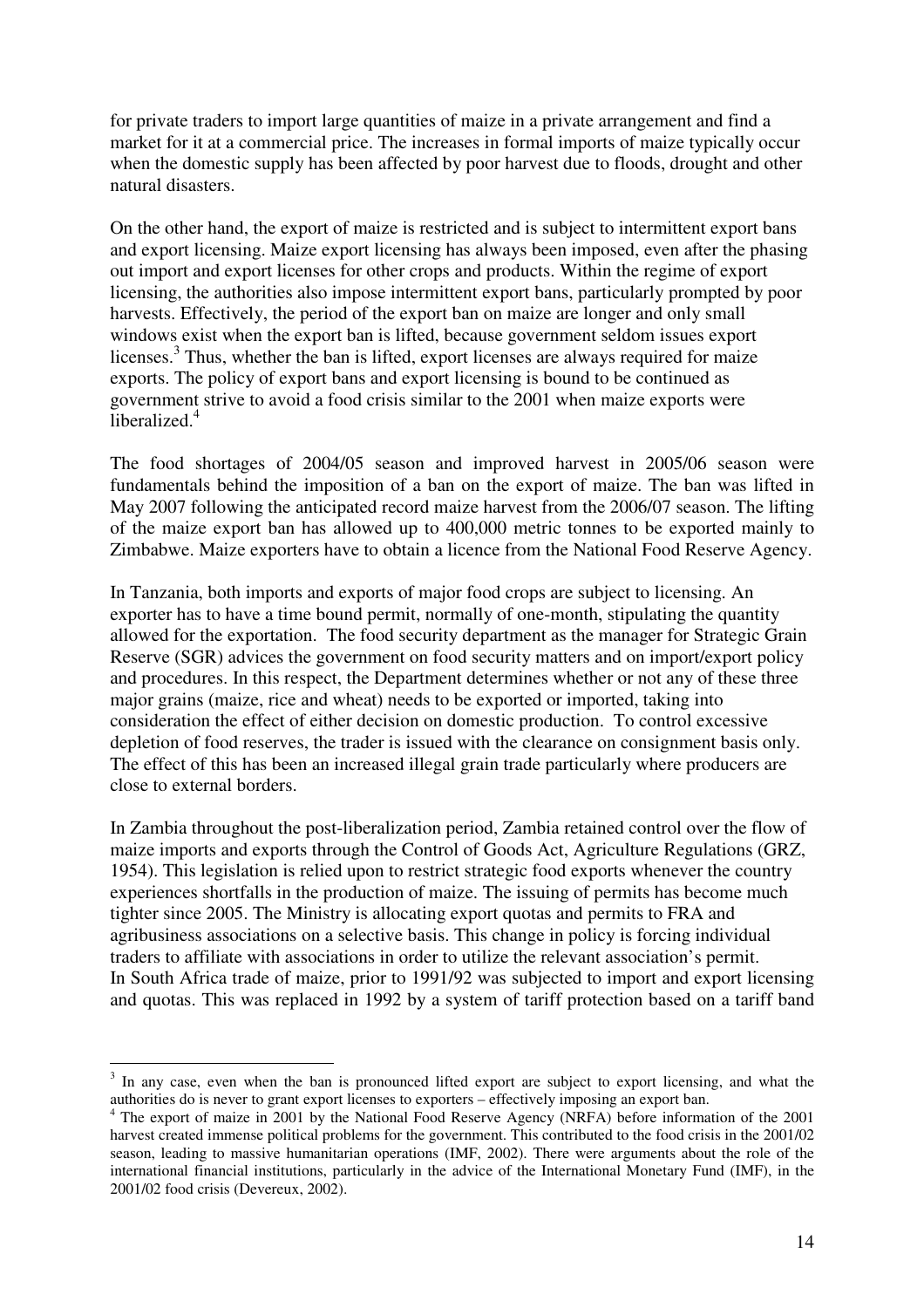formula which delivers a tariff only when world prices fall below a reference price set at a level of US \$110/ton based on free-on-board US Gulf ports.

South Africa's experience demonstrates that complete abolition of export/import restrictions is feasible in certain contexts. Behind this policy shift is 'the system of tariff protection based on a tariff band formula. In order to implement these trade reforms, key institutions were established or restructured. These include:

- 1. International Trade Administration Committees (ITAC): established under the International Trade Administration Act of 2003. This committee replaced the Board of Tariffs & Trade (BTT) as the tariff body for SACU. Its primary function includes calculation and/or structuring of current tariffs as well as the promulgation of antidumping regulations.
- 2. Directorate: Food Safety & Quality Assurance: this unit is within the Department of Agriculture and is responsible for standardizing quality norms for grains and grains products for both domestic and export markets as well as regulating and administering chemicals used within the grain sector.
- 3. Directorate: South African Agricultural Food, Quarantine and Inspection Services: this unit within the Department of Agriculture is responsible for enforcing the application and adherence to the quality standards set by the Food Safety and Quality Assurance Directorate within the domestic market.
- 4. Perishable Products Export Control Board (PPECB): this assignee of the Department of Agriculture is responsible for the inspection of grains intended for export markets as well as the enforcement of standards regarding Food Hygiene and Food Safety of Regulated Agricultural Food Products of Plant Origin. The South African Agriculture Food Quarantine and Inspection Services audits the PPECB inspection activities.
- 5. Department of Agriculture: Division of Plant Health and Quality establishes phytosanitary standards for the grain sector.
- 6. Department of Health: responsible for administrating, compiling and publishing legislation relating to food safety of grain products sold locally and/or imported into the country.

A key lesson to draw from the experience of South Africa's reform of the maize marketing is the need to ensure that there is an institutional structure to carry through the reform agenda.

### **2.1.5 Non tariff charges**

Maize imports are generally subjected to non tariff charges. A review of the six studies indicates that there is no regional policy on non tariff charges which bind EAC, COMESA and SADC countries. Each country is therefore free to introduce the charges as it deems fit. The only guiding framework is the WTO GATT agreement which discourages imposition of tariff like charges on imports.

Among the six studies, only the Tanzania case study had an elaborate analysis of the non tariff charges which maize imports are subjected to. The details are summarized in Table 3.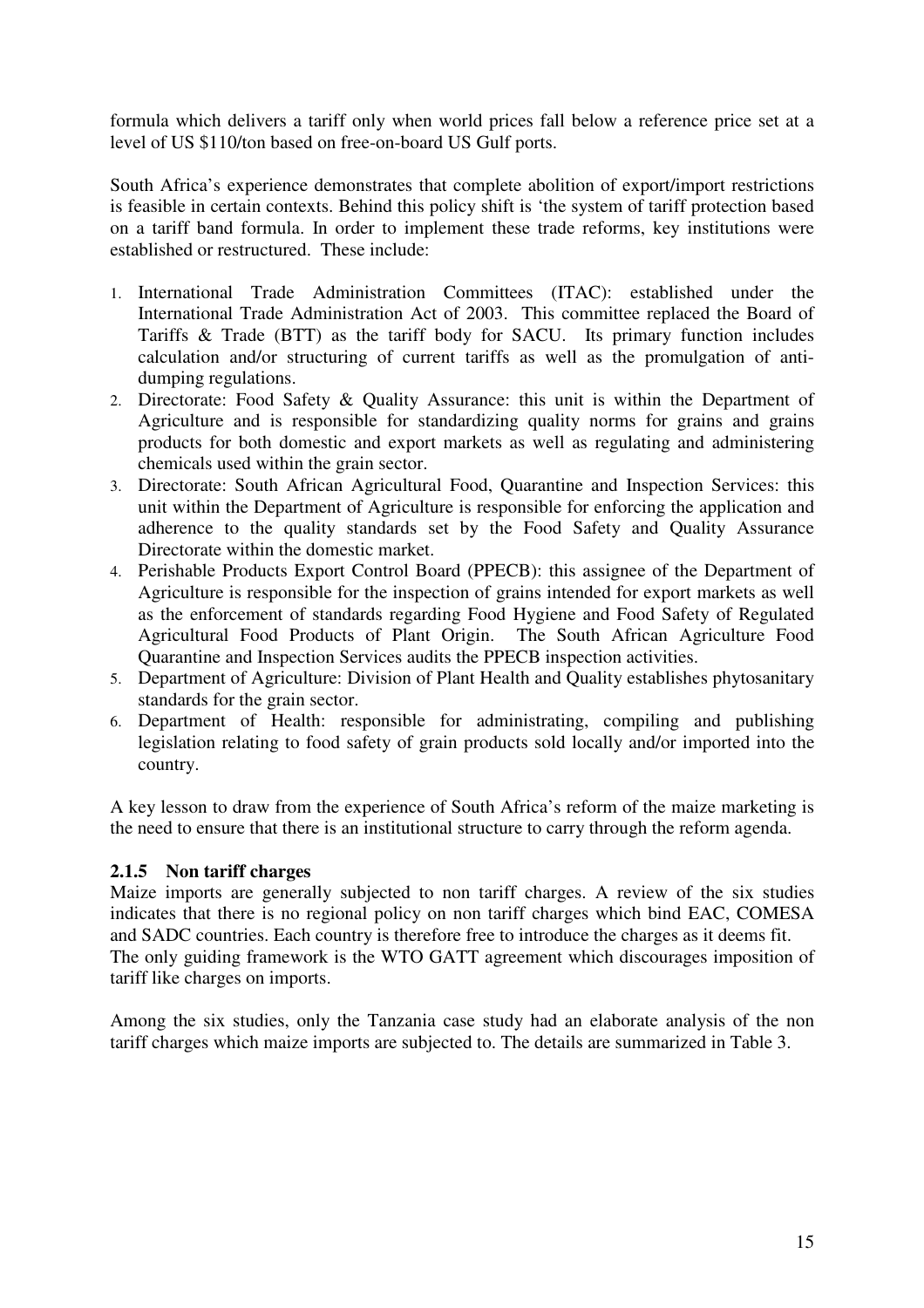| Non              | Description                                     | Charges               | Estimated<br>Cost |
|------------------|-------------------------------------------------|-----------------------|-------------------|
| Tariff           |                                                 |                       | per 1 tonne US \$ |
| Item             |                                                 |                       |                   |
| Pre-             | by COTECNA<br>Pre-inspection<br>for             | 1.2% of FOB.          | 1.74              |
| inspection       | goods of value greater than US\$5000.           |                       |                   |
| charges          | Requires completed Import Declaration           |                       |                   |
|                  | Form (IDF)                                      |                       |                   |
| Phyto-           | Phytosanitary certificate and                   | US\$15 per export     | 15                |
| sanitary         | fumigation (if required)                        | consignment.          |                   |
| charges          | Post entry plant quarantine station             |                       |                   |
|                  | inspection                                      |                       |                   |
| Port             | Paid to Tanzania Harbours Authority             | 1.5% of CIF           | 2.61              |
| Wharf            | for goods while docked or leaving port.         |                       |                   |
| age fees         |                                                 |                       |                   |
| <b>Tally Fee</b> | Payable to the Shipping Agency                  | US \$1 per ton        | 1                 |
| <b>TFCB</b>      | Tanzania<br>Central<br>Freight<br><b>Bureau</b> | 2.5 % FOB or CIF      | 3.63              |
| <b>Booking</b>   | (TCFB) fee - for enforcing fair freight         |                       |                   |
| Fees             | charges for exports and imports.                |                       |                   |
| Clearing         | <b>Agent Fee</b>                                | Negotiable as a $%$   |                   |
| Agents           |                                                 | value of goods        |                   |
| Fees             | Documentation fees                              | 100,000<br><b>TSh</b> | 78.43             |
|                  |                                                 | (estimated)           |                   |
| Loading          | Re-bagging, transport, silo charges etc.        | US 20 per tonne       | 20                |
| and              |                                                 |                       |                   |
| unloading        |                                                 |                       |                   |
| Health           | Tanzania Foods and Drugs Authority              | <b>TSh</b><br>1000.   | .78               |
| and food         | Permit processed in Dar.                        | Additional<br>testing |                   |
| safety           |                                                 | fees.                 |                   |
| standards        |                                                 |                       |                   |

**Table 3: Summary of Non-tariff Requirements for Importation** 

A regional policy on non tariff charges is desirable in order to ensure that non tariff charges do not negate the objective of zero rating intra-regional trade.

### **2.1.6 Food crops taxation**

Among the six studies, only the Tanzanian case study revealed application of food crop taxation. This is at the local government level where the Authority taxes both export and food crops. The effect of taxation is the reduction of farmers' revenue from crop sales because traders buy at lower prices to compensate for the taxes. The level of taxation varies across districts because taxes are collected by Local Government Authorities (LGAs). LGA's levies or cess were partly responsible for the low shares of producers' income from trade. In the 1992 Finance Act, the Government directed LGAs not to tax agricultural products in excess of 5 percent of farm-gate selling price.

### **2.2 Other associated policies**

### **2.2.1 Product quality standards**

There is an indication in each of the six countries studied that trade in maize is subjected to quality standards requirements. The EAC has a standard that was agreed upon in 2005 and it is the one which Kenya and Tanzania, and indeed all the other EAC countries are applying. There has been attempt at the by EAGC in collaboration with EAC and COMESA to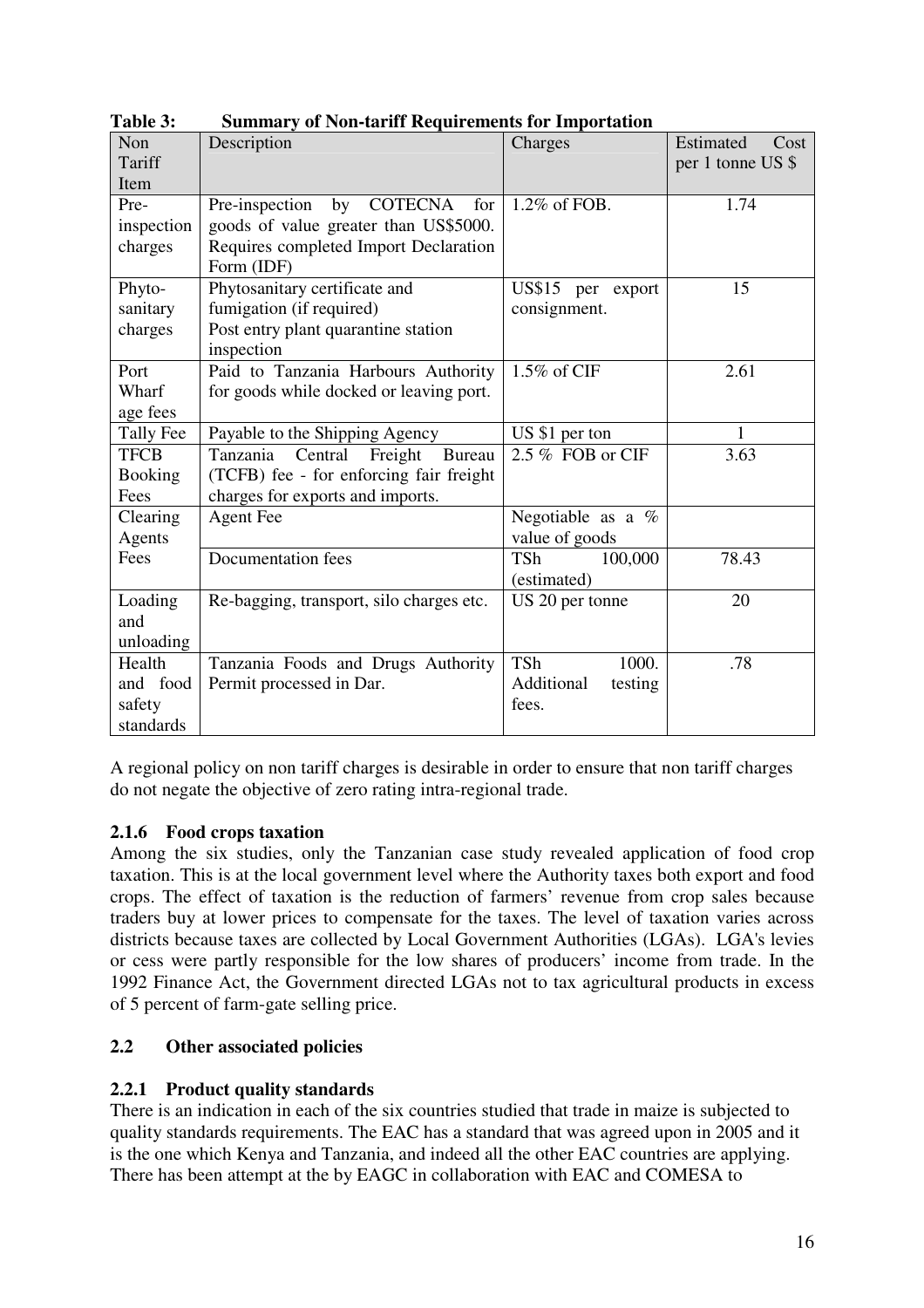harmonize the EAC and COMESA maize standards. This process is ongoing under the EAC/COMESA/SADC tripartite arrangement.

In the meantime, all other EAC countries are applying national standards on maize imports. According to the Malawi study, the general quality standard requirement is that the maize should be fit for human consumption. Malawi requires that maize should meet the following quality aspects: maximum of 14 percent moisture content, maximum of 2.6 percent of foreign matter, maximum of 11 percent of broken grains, aflatoxin of 3ug per kilogram and 100 kilogram bagging (RATES, 2003). Compared with other COMESA countries, the Malawi standard has fewer quality requirements and the standards are less restrictive to trade (RATES, 2003).

The ideal situation as far as standards are concerned would be a regional (EAC/SADC/COMESA) maize standard, in support of intra-regional trade in maize.

### **2.1.2 Sanitary and Phytosanitary measures**

Compliance with Sanitary and Phytosanitary measures is a mandatory requirement for international trade in agricultural produce. Thus maize imports are expected to comply with the SPS measures that are prescribed by the importing country. The six studies confirmed that SPS regulations are indeed administered on maize imports, without going into the details of SPS issues in facilitation of intra-regional trade in maize.

SPS issues that are pertinent to intra-regional trade in maize include SPS specifications and measures, SPS documentation and administrative procedures, accessibility to SPS services, institutional capacity – presence at exit points, among others.

At the regional level, SPS policy is also pertinent as a framework for national SPS systems. The studies did not cover this vital angle which is critical to ensuring that SPS measures are facilitative to intra-regional trade.

COMESA has made some move to address SPS issues at regional level through the COMESA SPS Protocol. EAC is in the process of developing an SPS protocol. The challenge is in implementation of the COMESA SPS protocol, in principal to operationalize the green channel system for select products. This will be a useful model of EAC to adapt as it proceeds with the development of the EAC SPS Protocol.

### **2.1.3 Policies in support of production**

Stability of the maize trade policies depends to a large extent on the ability of any country to meet the domestic demand for this staple crop. As demonstrated in all of the case studies, the tendency in all countries is to depend on domestic supplies. The import of maize from a food security point of view is treated as a last resort response to a shortfall in a country's maize requirements.

Production policies are therefore pertinent and an important aspect to consider in view of the correlation between stability of trade policies and availability of maize. In this paper we provide synopsis of the production policies as documented in the case studies with a view to drawing lessons for informing future policy formulation.

The production related policies cited in the case studies as having been instrumental to increased production of maize grain in the region include those associated with credit and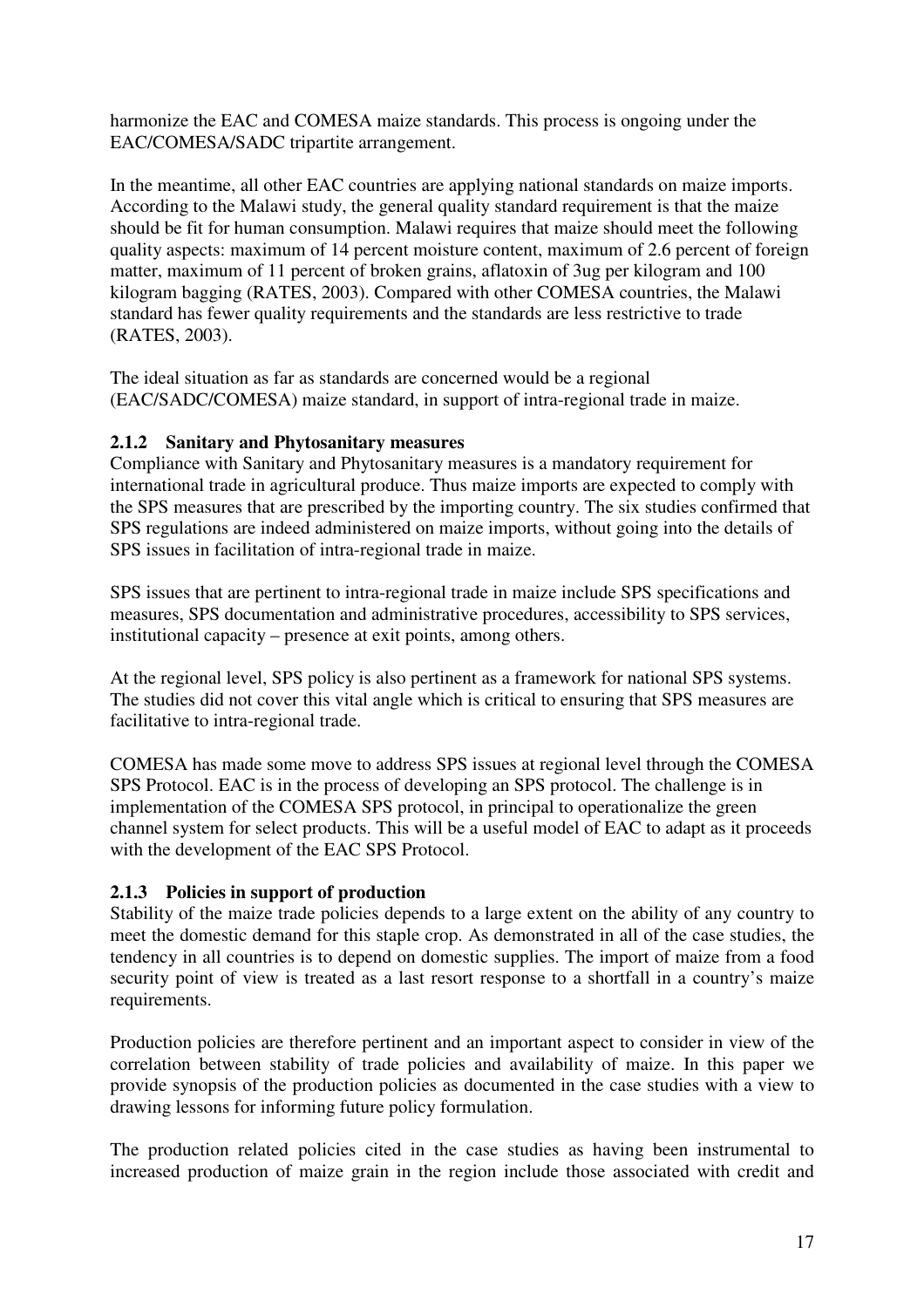input delivery systems, seed production and distribution policy framework, agricultural extension services, research and development and post-harvest handling

### **3. Summary**

The paper has provided a synthesis of trade and related policies used in East and Southern African Grains markets. It has highlighted instances where these may deviate from existing regional frameworks. In stressing the significant potential for increases in intra-regional trade, it notes that tariff measures alone do not appear to be a significant factor in constraining this potential. Rather, a complex of often ad hoc interventions and non tariff barriers are identified as key constraints to increased trade in grains within the region, suggesting a rationale for further rationalisation and harmonisation of such measures.

The paper served as an input to a consultative workshop convened by FAO and EAGC in June 2009 and as the basis for an associated paper on the impacts of trade and associated policy use on the region's grain markets.

### **4. References**

The paper synthesised findings from the following case studies:

Maize trade and marketing policy interventions in Kenya - Joshua Ariga and T.S. Jayne

Assessment of maize trade and market policy interventions in Malawi - Ephraim W. Chirwa

Alternative staple food trade and market policy interventions: Country level assessment of South Africa - Lulama Ndibongo Traub and Ferdinand Meyer

Maize trade and marketing policy interventions in Tanzania - Andrew E. Temu, Appolinary Manyama and Anna A. Temu

Assessment of alternative maize trade and market policy interventions in Zambia - Jones Govereh, Antony Chapoto, and T.S. Jayne

Current Mix of Policies in Place in Mozambique and its Impact on Food Markets: The Case of Maize Grain - Danilo Carimo Abdula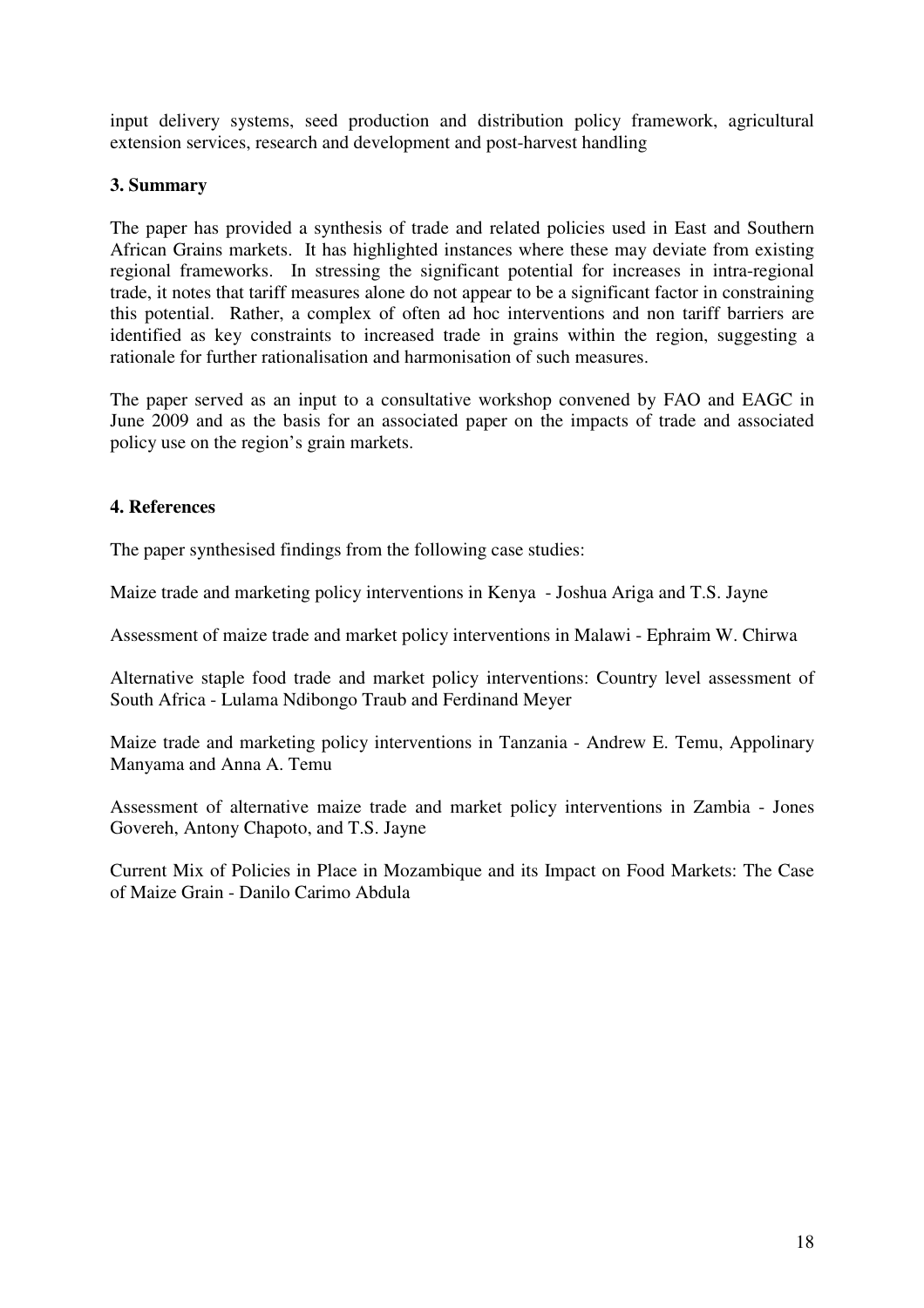## **The Impact of Trade and Associated Policies in the Eastern and Southern Africa Grain Sector: The Case of Maize**

## **1 Introduction**

This paper, drawing on six case study examples from Eastern and Southern Africa<sup>5</sup>, highlights both the positive and negative aspects of existing trade and associated policies and impacts brought about by reforms.

Acknowledging that an improved understanding of the impact of trade policies on intraregional trade plays an important role in countries seeking to leave the comfort zone of the restrictive trade policies and to embrace more enabling trade policies, the paper first contrasts the implications of comprehensive reform programmes with those related to more partial reforms.

It then provides a series of avenues for further research and debate, aimed at improving the level of dialogue as to the appropriate set of agricultural trade policies for the region's grain markets

## **2 The impact of the reforms in pricing and marketing policies**

Reforms in pricing and marketing policies can be divided into two categories. The first category includes the complete reform in the pricing and marketing policies leading to total reliance on markets to determine prices and to stimulate supply. This is the case in South Africa. The second category includes partial reform, where pricing and marketing policies have been liberalized, thus allowing the private sector to play a key role in the maize trade, while reserving the right for the State marketing Agency to intervene for purposes of food security. This is the case in the other countries reviewed.

The impacts of these two categories of policy changes are assessed at different levels of the value chain, as documented in the six studies.

## **2.1 Impact of full reform of pricing and marketing policies**

South Africa provides an example of a country that has undertaken extensive reforms (as documented in the associated paper on the use of trade policies in the ESA region. Reforms commenced in 1984 and deepened in the mid 1990s. Table 1 provides a summary of the impacts of specific components of the reform programmes on different stakeholder groups.

As illustrated in the table, reforms began with the White Paper of 1984, which established production, marketing and food self-sufficiency goals in order to ensure that factors of production would be used optimally as well as to achieve economic, political and social development and stability. The production objective was to maintain potentially productive land for agricultural purposes. The marketing goal was to pursue orderly marketing while considering the principles of the free market system. The food self-sufficiency objective was to protect large-scale producers from international competition through direct subsidies.

 5 South Africa, Zambia, Kenya, Malawi, Tanzania, Mozambique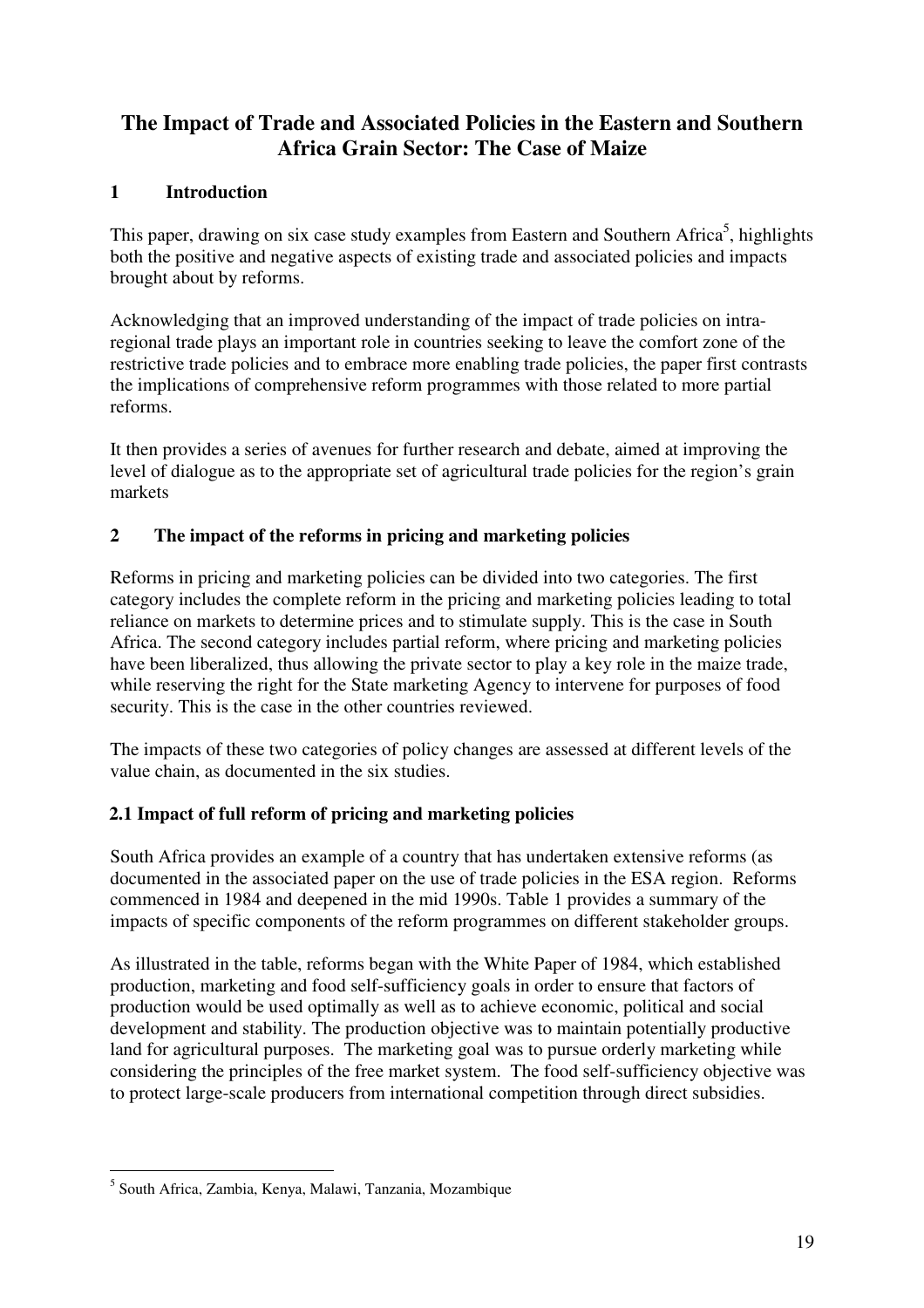|  |  |  | Table 1: Impact of full reform of pricing and marketing policies in South Africa |  |  |
|--|--|--|----------------------------------------------------------------------------------|--|--|
|  |  |  |                                                                                  |  |  |

| <b>Value Chain</b>        | <b>Relevant Domestic &amp;</b>                                                                                                                                                                                                                                                                                                                                                                                                                                                                                                                                                                                                         | <b>Impact</b>                                                                                                                                                                                                                                                                                                                                                                                                                                                                                                                                                                                                                                                                                                                              |
|---------------------------|----------------------------------------------------------------------------------------------------------------------------------------------------------------------------------------------------------------------------------------------------------------------------------------------------------------------------------------------------------------------------------------------------------------------------------------------------------------------------------------------------------------------------------------------------------------------------------------------------------------------------------------|--------------------------------------------------------------------------------------------------------------------------------------------------------------------------------------------------------------------------------------------------------------------------------------------------------------------------------------------------------------------------------------------------------------------------------------------------------------------------------------------------------------------------------------------------------------------------------------------------------------------------------------------------------------------------------------------------------------------------------------------|
| level<br><b>Producers</b> | <b>Trade Policy</b><br><b>Marketing of Agriculture</b><br><b>Product Act of 1996</b><br>&<br><b>White Paper on</b><br><b>Agriculture 1984 and</b><br>1995<br>Removed both direct and<br>indirect subsidies to<br>commercial maize grain<br>farmers; removed pan-<br>territorial and pan-<br>seasonal pricing.<br>Land Reform - LRAD &<br><b>CASP Programs</b><br>Restoring traditional lands<br>seized under the apartheid<br>regime<br><b>Labour Relations Act;</b><br><b>Basic Conditions of</b><br><b>Employment Act; Skills</b><br>development Act<br><b>Employment Equity Act</b><br>Applied labour laws to<br>farmer workers and | Resulted in a change in cropping patterns – with a<br>shift away from maize grain and into higher value<br>commodities. Increased irrigated land use was<br>observed.<br>Producers faced with a variety of methods for selling<br>$\bullet$<br>their grain; these include, pool system, back-to-back<br>options, outside purchase, and/or hedging through<br><b>SAFEX</b><br>Resulted in decrease in area planted to maize as well<br>$\bullet$<br>as adoptions of improved technology in order<br>maintain/increase yields.<br>Resulted in a decline in total employment on the<br>$\bullet$<br>commercial farms, a switch from labour-intensive to<br>capital-intensive farming practices, and an increase<br>demand for skilled workers |
|                           | established a minimum<br>wage.<br><b>Tariff Dispensation on</b><br><b>Maize</b><br>Currently set at 0%<br>tariff rate on maize<br>grain seed<br>Removed quantitative<br>restrictions and specific<br>duties with tariffs                                                                                                                                                                                                                                                                                                                                                                                                               | Encouraged use of hybrid seeds<br>٠<br>Resulted in producers exposure to international maize<br>$\bullet$<br>markets                                                                                                                                                                                                                                                                                                                                                                                                                                                                                                                                                                                                                       |
| Storage Industry          | <b>Marketing of Agriculture</b><br><b>Product Act of 1996</b><br>&<br><b>White Paper on</b><br><b>Agriculture 1984 and</b><br>1995<br>Removed price control, and<br>maize boards control over<br>storage cooperatives.                                                                                                                                                                                                                                                                                                                                                                                                                 | Resulted in former storage cooperatives converting<br>into joint-equity companies which are closely tied to<br>producers through their provision of inputs,<br>insurance, financing, etc.                                                                                                                                                                                                                                                                                                                                                                                                                                                                                                                                                  |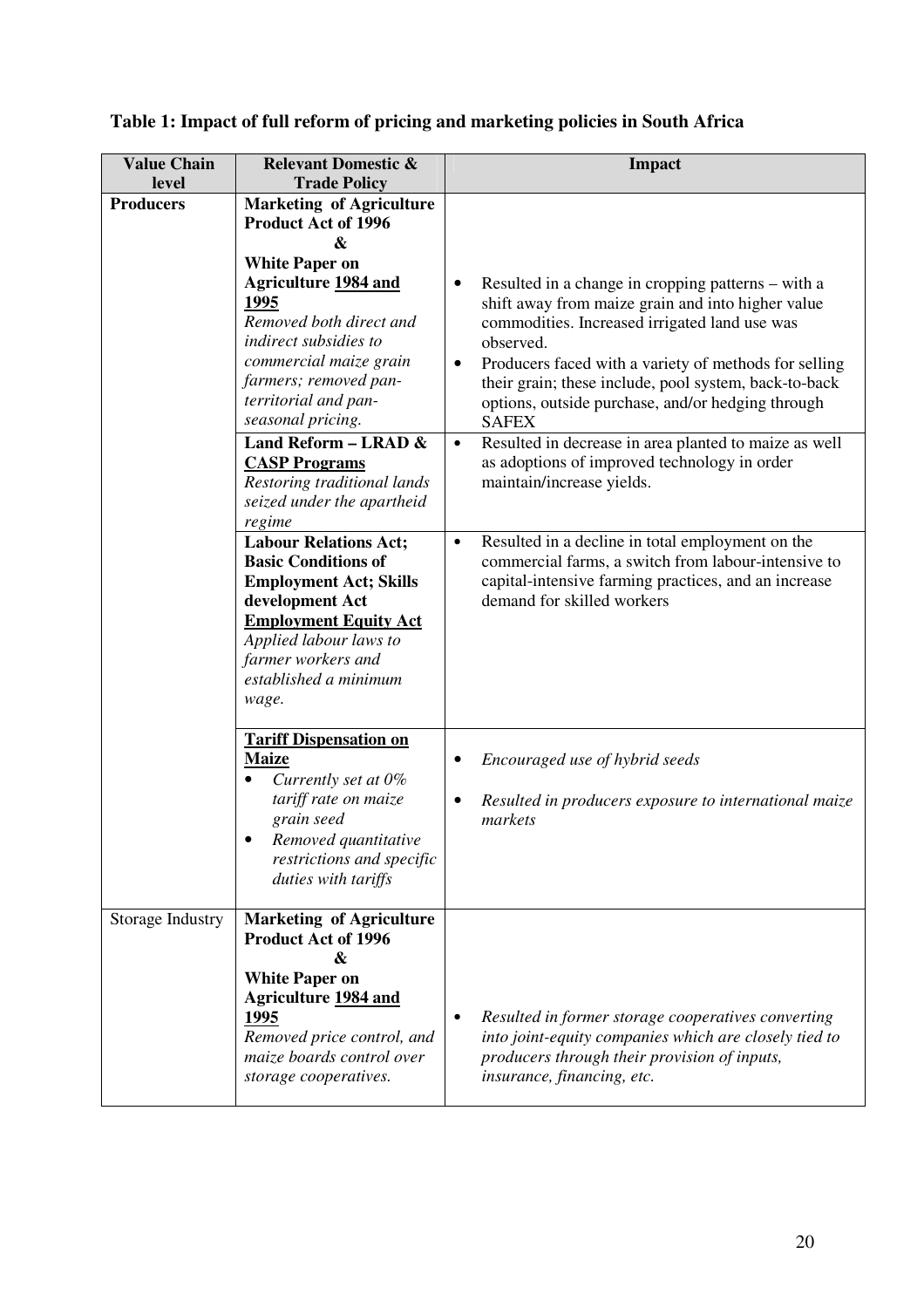| <b>Value Chain</b><br>level | <b>Relevant Domestic &amp;</b><br><b>Trade Policy</b>                                                                                                                                                                                                                                                                                                    | <b>Impact</b>                                                                                                                                                                                            |
|-----------------------------|----------------------------------------------------------------------------------------------------------------------------------------------------------------------------------------------------------------------------------------------------------------------------------------------------------------------------------------------------------|----------------------------------------------------------------------------------------------------------------------------------------------------------------------------------------------------------|
| <b>Traders/Retailers</b>    | <b>White Paper on</b><br><b>Agriculture 1984 and</b><br>1995<br><b>Subsidies and territorial</b><br>and pan-territorial<br>pricing<br>Removed both direct and<br>indirect subsidies to<br>commercial maize grain<br>farmers; removed pan-<br>territorial and pan-<br>seasonal pricing.                                                                   | Traders faced with a variety of methods for selling<br>their grain; these include, pool system, back-to-back<br>options, outside purchase, and/or hedging through<br><b>SAFEX</b>                        |
|                             | <b>Trader registration</b><br>Removed requirements on<br>trader registration, as well<br>as restrictions on grain<br>movement.                                                                                                                                                                                                                           | Resulted in entrance into market by both domestic and<br>multinational grain trading companies                                                                                                           |
|                             | <b>Tariff dispensation</b><br>Removed quantitative<br>restrictions and specific<br>duties with tariffs                                                                                                                                                                                                                                                   | Reduced risks associated with seasonal quantitative<br>restrictions and thus encourage private sector<br>investments in this segment of the value chain<br>Development of the secondary market for maize |
| Processors                  | <b>White Paper on</b><br><b>Agriculture 1984 and</b><br>1995<br>Removed requirements<br>$\bullet$<br>on miller registration,<br>restrictions on grain<br>movement, and control<br>on maize marketing<br>margins.<br>Tariff Dispensation on<br>$\bullet$<br>Maize - Currently set at<br>5% on maize meal<br>and/or hulled, pearled,<br>sliced or kibbled. | Processors are faced with a variety of methods for<br>$\bullet$<br>procuring maize grain; most common method is a<br>forward contract.                                                                   |

Source: Sources: Essinger et al., 1998; Kirsten, et al., 2006.

To concretize these objectives, the following policy measures were pursued:

- Maize Board shifted away from cost-plus pricing procedures towards more market-based pricing systems.
- Shift to pool-type pricing for maize in 1987.
- Reduction in the use of price controls and registration requirements as instruments of marketing policy. For example, in mid-1980 the prohibition on the erection of maize grain silos was repealed.
- In 1990/91,
	- $\checkmark$  Price controls on maize meal and fixing of millers' margins were removed.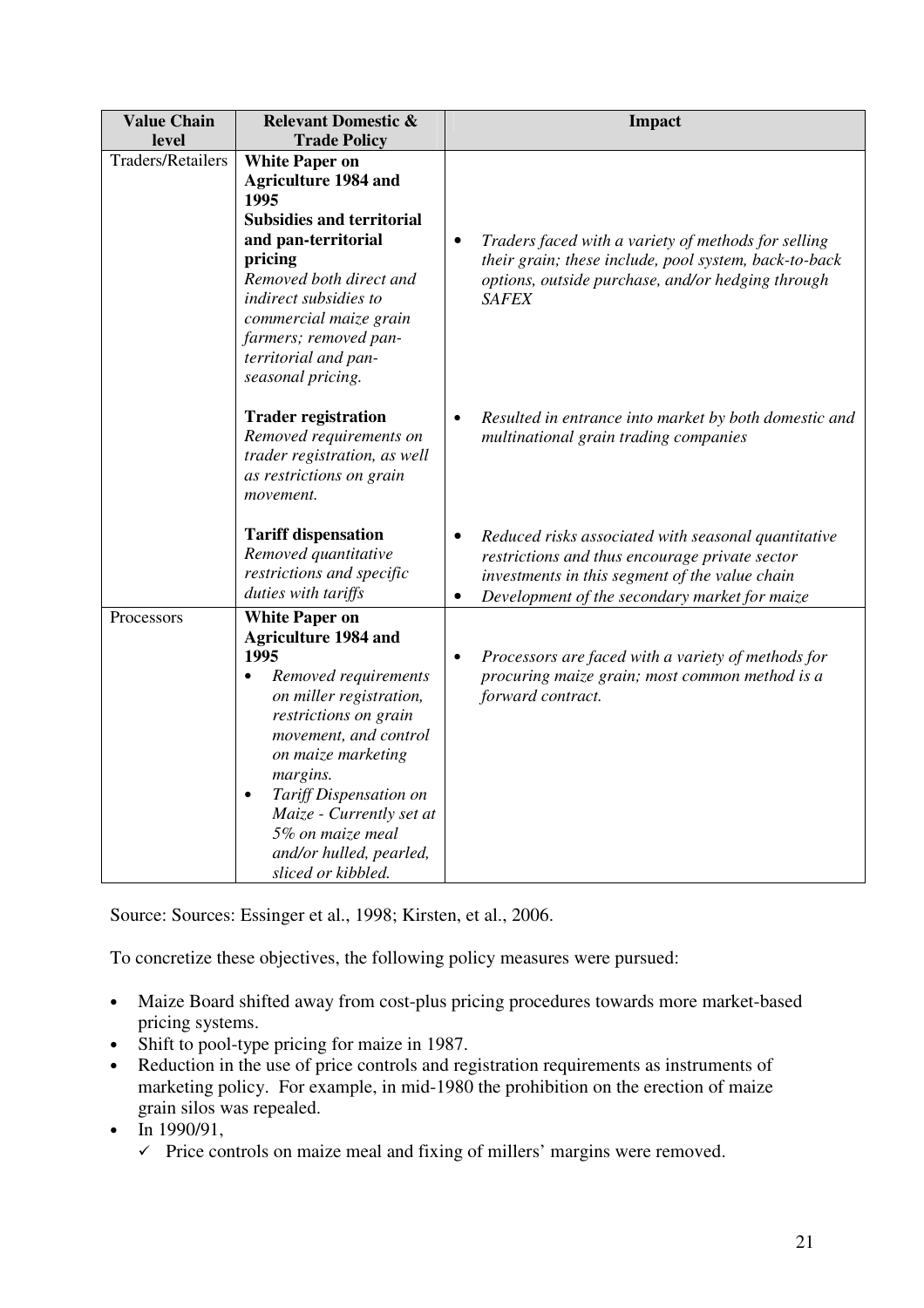- A system of tariff rate quotas replaced import and export licenses as well as quotas for maize and wheat grain.
- $\checkmark$  Maize and wheat farmers received a final direct subsidy in the form of a drought relief payment.

Further impetus for policy reform in the maize sub-sector was imbedded in the White Paper of 1995 which called for transparency and inclusiveness of all market participants; product marketing to become market orientated; and price-fixing by the government to be limited. The following specific policy measures were pursued in fulfilment of this aspiration: -

- Reconstruction and Development Program (RDP), which sought to mobilize the country's resources towards the final eradication of apartheid and the development of a democratic non-racial country was adopted.
- Department of Agriculture developed the Broadening Access to Agriculture Thrust (BATAT) – aimed at achieving the goals of the RDP through land reform as well as the redirection of government support away from commercial farmers towards small-scale subsistent and newly emerging black commercial farmers.
- ANC Policy Document on Agriculture was drafted the overall goal of this document was to ensure food security. Three goals were established; (1) removal of most agricultural marketing boards except in cases of strategic commodities such as maize, (2) removal of uniform national pricing of commodity prices, (3) government regulation of agricultural commodities was limited to instances of monopoly power, food insecurity, world market conditions, or to promote agro-industrial linkages.
- Maize Board activities were scaled down to buyer of last resort.
- South Africa became a signatory, thereby becoming party to, all WTO agreements including the Agreement on Agriculture (AoA) and Sanitary and Photosanitary (SPS) Agreements
- In 1995/96 the following policy measures were pursued:
	- $\checkmark$  Marketing of Agriculture Product Act 47 of 1996 primary goal of this act was to improve market access, agricultural efficiency, and to optimize export earnings through the creation of market-driven marketing system.
	- SAFEX Agricultural Markets Division listed its first commodity; physical settled beef contract.
- In 1996/97:
	- Maize and Wheat Boards were abolished, leaving prices in both industries to be based entirely on negotiation between market actors.
	- $\checkmark$  SAFEX introduces trading derivatives (futures and options) for white maize, yellow maize and wheat.

## **2.1.1 Impact on production**

Although it is difficult to establish causality between reforms and production levels, as Figure 1 shows, production has been higher than the domestic consumption of white maize throughout the reform period. This clearly demonstrates that domestic producers were able to meet domestic consumption needs despite the transition from a controlled to a free-market system.

The transition from a controlled marketing to an increasingly free-market system made it imperative that domestic producers adopted improved technology as well as farming practices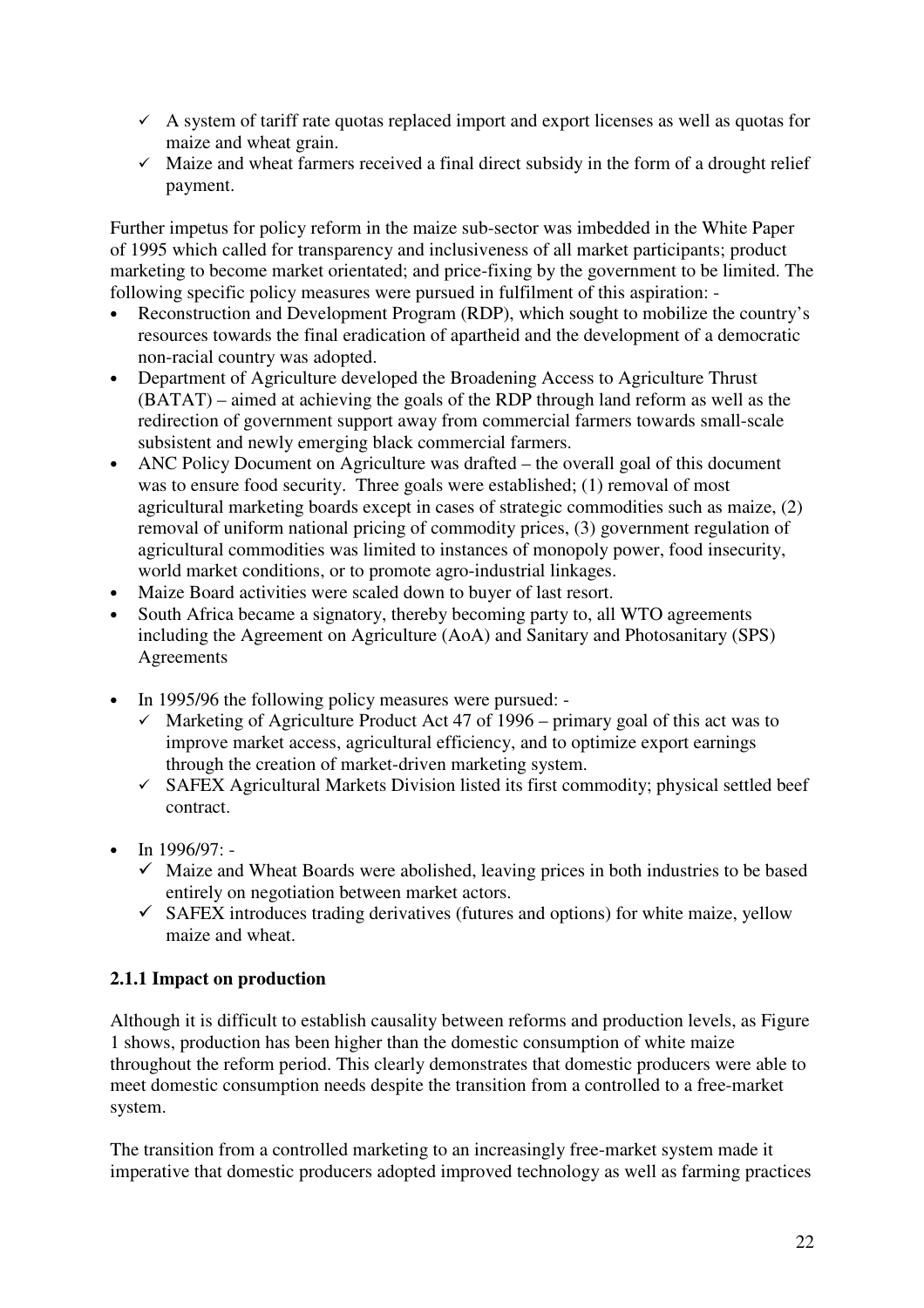in order to remain competitive. To accomplish this, the practice of planting to marginal land stopped while there was a significant increase in the maize area planted under irrigation. In the 1980's the total area of maize planted was approximately 4 million hectares; this decreased to less than 3 million hectares by the late 1990's. However, despite the decline in area planted, production remained relatively constant (and even increased) while average maize production became relatively more stable.





#### **2.1.2 Impact on exports**

After deregulation, exports to the top ten destination markets increased tremendously to 90.6% compared to 78.3% for the period before regulation, indicating an increasing level of concentration in terms of export volumes to certain global markets. As shown in table 2, the mix of recipient countries changed, with more maize going to the regional market. As a result, approximately 72% of total maize exports was exported towards African countries compared to 2.7% under the pre-reform period. The change in the make-up of export markets can be attributed to various factors. For instance, the major reason for increased intra-regional exports is the drastic decrease of exports towards Japan (from 41.1% to 10.8% and the increase of exports towards Zimbabwe (from 2.7 to 39.9%). Further factors include; the removal of sanctions within the Southern African region, and South Africa's involvement regional and continental agreements such as the New Economic Partnerships for African Development (NEPAD), African Union (AU), and SADC.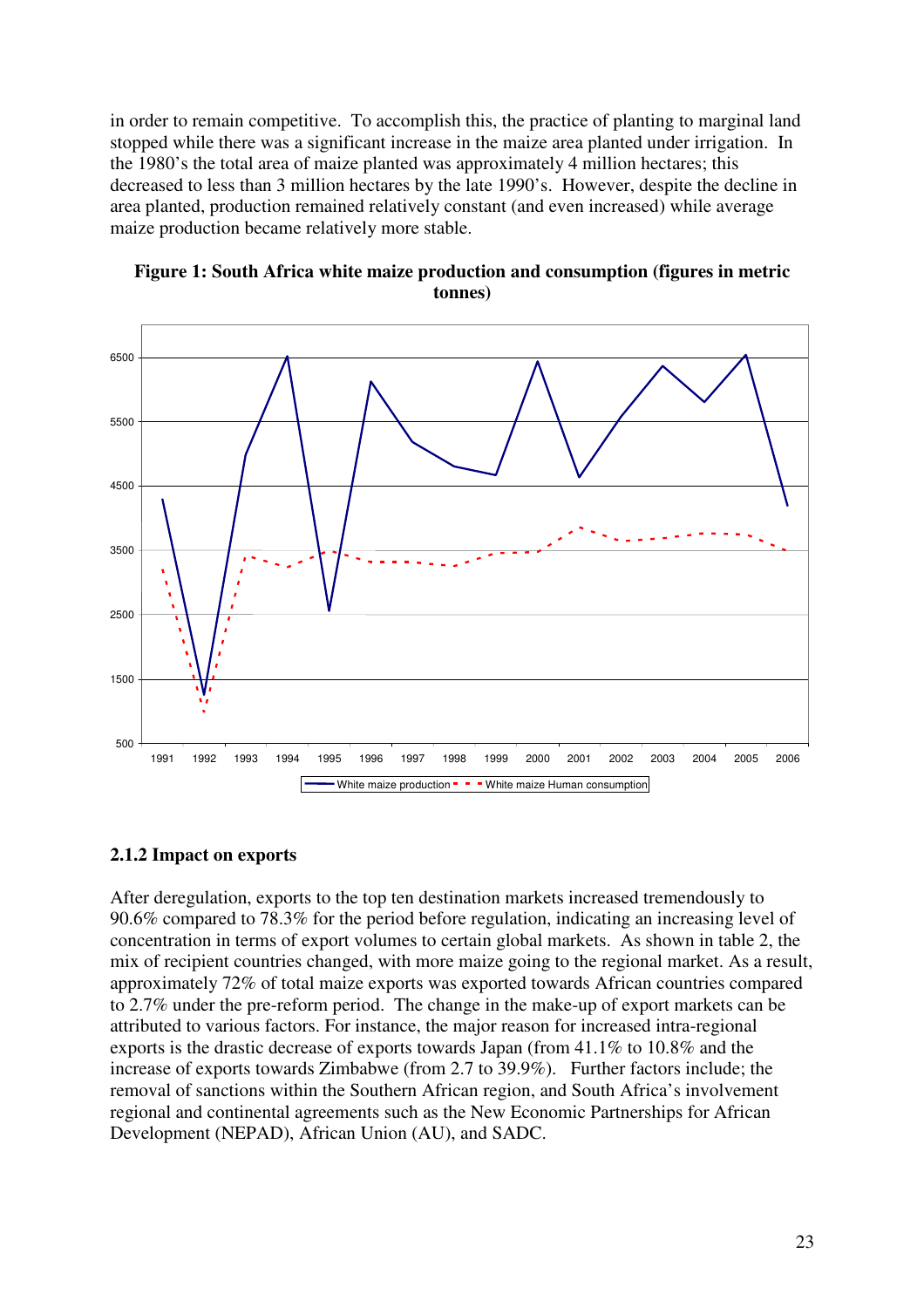|                    | Pre-deregulation $(1988 - 1996)$ |               | Post-deregulation (1997-2006) |
|--------------------|----------------------------------|---------------|-------------------------------|
| Country            | <b>Average Market Share</b>      | Country       | <b>Average Market Share</b>   |
|                    | $(\%)$                           |               | $(\%)$                        |
| Japan              | 41.1                             | Zimbabwe      | 39.9                          |
| Iran               | 8.6                              | Kenya         | 10.9                          |
| Malaysia           | 5.7                              | Japan         | 10.8                          |
| Kenya              | 4.7                              | Zambia        | 8.3                           |
| Korea              | 4.5                              | Mozambique    | 5.8                           |
| Taiwan             | 3.2                              | Malawi        | 4.6                           |
| Venezuela          | 2.8                              | Iran          | 2.9                           |
| Zimbabwe           | 2.7                              | Angola        | 2.8                           |
| Indonesia          | 2.5                              | Venezuela     | 2.7                           |
| Mexico             | 2.5                              | Tanzania      | 2.0                           |
| Top countries<br>. | 78.3                             | Top countries | 90.6<br>$\sim$                |

 **Table 2: The main international markets for maize grain by share** 

Source: SADC Trade Database (as quoted in the South Africa case study)

These policy reforms have contributed to South Africa being a net exporter of maize into the region, as evidence in COMESA imports of maize from South Africa for the period 2000 to 2007 in Figure 2



**Figure 2: COMESA Imports from South Africa (2000- 2007)** 

Trade reforms in the maize sub-sector may also have had an impact on the balance of trade in terms of maize grain and products. Figure 3 demonstrates the movement in net export volumes of maize grain and products.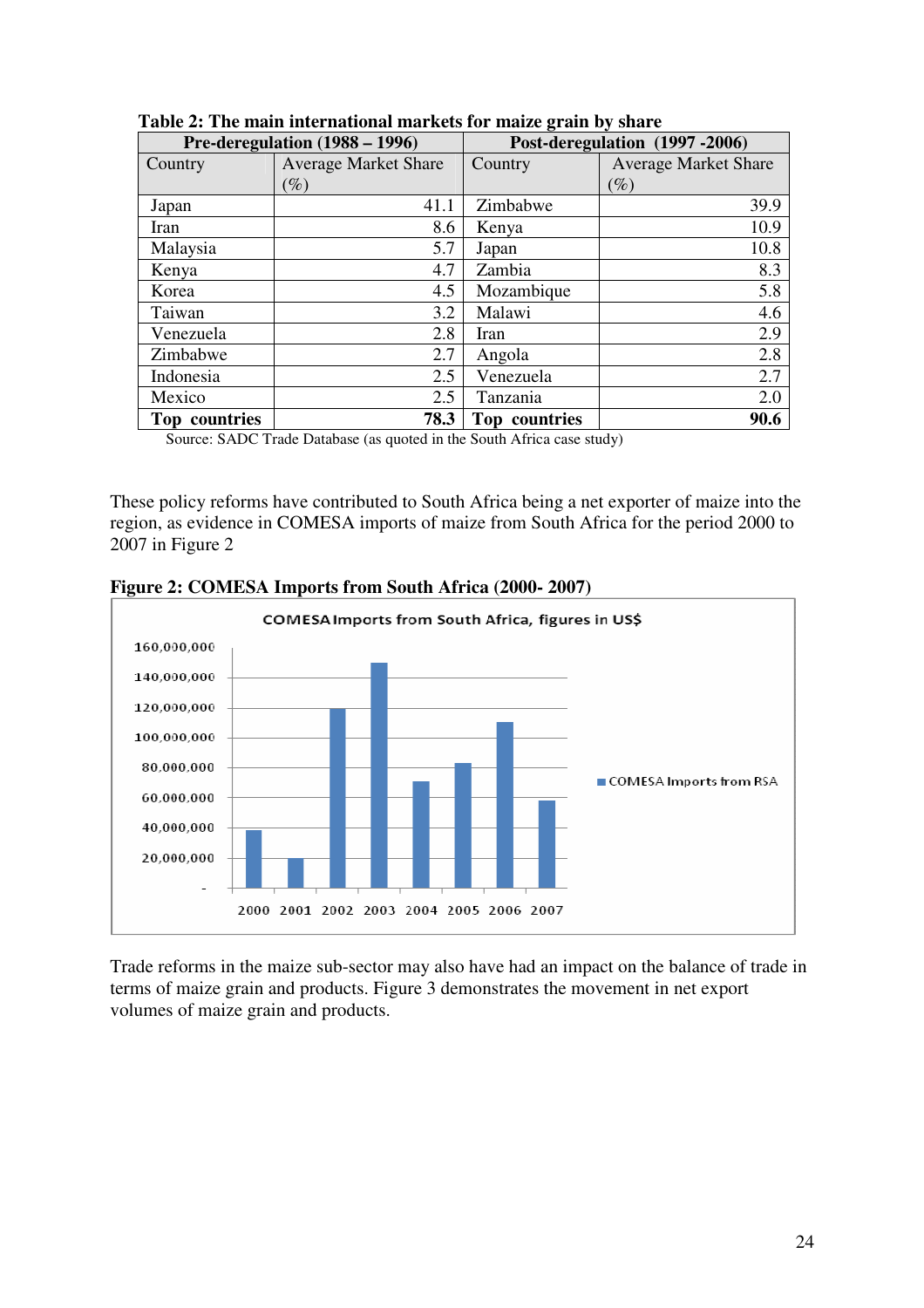

**Figure 3: Net Exports of Maize Grain and Maize Meal - South Africa 1979/80 to 2006/07 ('000 MT)** 

Source: SAGIS, http://www.sagis.org.za/ (as quoted in the South Africa case study)

As observed in the South Africa case study, it is clear from Figure 3 that South Africa's maize grain sector generates a trade surplus in terms of maize grain and products. It is only in years of drought, that a maize deficit occurs (marketing years 83/84, 92/93, 95/96 and 2006/07).

However, despite maintaining a trade surplus, net export volumes have been decreasing at an average rate of 60,035 metric tons a year throughout the observation period. When the period is divided into a pre-reform (1979/80 to 1996/97) and post-reform (1996/97 to 2006/2007) periods, the rates of decline in net exports vary significantly. In the pre-reform period, net exports decline on average by 99,809 tons per year, compared to 51,000 tons per year in the post-reform period. This indicates that the rate of decline in net export volume has slowed following full market deregulation and trade policy reform. This reduction in the rate of decline in net export can be largely attributed to two factors, namely; improved technology and changing consumption patterns as well as political developments of the 1990s. International politics played a role as well.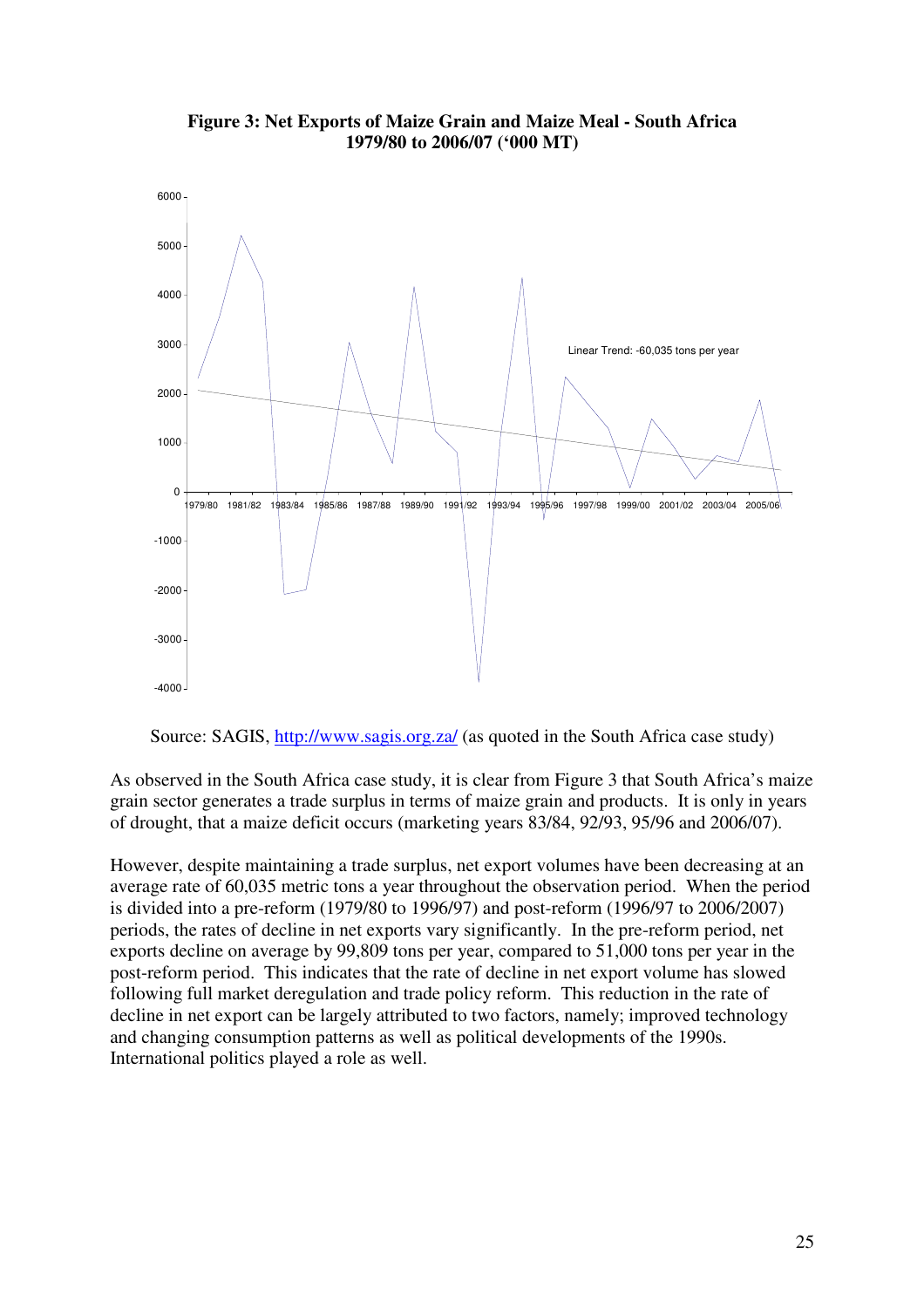### **2.1.3 Impact on monthly trends in price levels**

Following the removal of price controls and the opening of the South African economy, producer<sup>6</sup> and wholesale<sup>7</sup> prices decline over the observation period, while retail<sup>8</sup> maize meal prices exhibited an upward trend.

Overall, the regression results provide evidence of real producer and wholesale prices declining over the post-reform period. Time-trend coefficients for both series imply that the average monthly decline in producer and wholesale maize grain prices were 0.21% and 0.09% per month; respectively, after the removal of price controls in 1991. In terms of real retail maize meal prices, the regression results imply an increasing trend following market reform. The coefficient estimate on the post-reform time trend indicate an average monthly increase in retail maize meal prices of 0.11% per month.

#### *Monthly trends in price levels*

The phase out of price controls and the opening of the South African economy triggered a decline of the producer<sup>9</sup> and wholesale<sup>10</sup> prices over the period May 1976 and December 2007. Theoretically producer and wholesale price decline is a manifestation of increased productivity, which although the South African case study did not document it, may be as a result of increased investment in capital intensive technology in production of maize coupled with the urge for producers to attain international competitiveness given that demand in south Africa was not sufficient to absorb maize production.

The retail<sup>11</sup> maize meal prices, however, exhibited an upward trend over the same period. Though no technical explanation was given in the South Africa case study, this is a manifestation of the market structure at the processing and retail level of maize meal, coupled with cost structures for processing. Ideally as the producer prices decrease, the retail maize meal prices should decline as well. To understand the reasons behind increase in retail maize prices, there may be a need to establish whether the maize meal also targets the international market or merely the domestic market and the extent to which the domestic market for maize meal is shielded from external competition through tariffs and non tariff measures.

The figure below depicts the movement of CPI deflated monthly average producer, wholesale and retail prices in the maize market between May 1976 and December 2007. The figure divides the sample period into three phases of marketing policy. Phase 1 represents the

 $\overline{a}$ <sup>6</sup> Producer from 1975 to 1996/97 prices are from the Maize Board South Africa. From 1997/98 onwards, producer prices are estimated as the SAFEX/Randfontaine monthly spot price minus the median transport cost from various production points to Randfontaine as published by SAFEX.

 $7$  From 1975 to 1994/95 marekting seasons, wholesale prices were defined as the Maize Board's controlled selling price to millers. From 1995/96 onwards, millers' procurement cost of maize grain is approximated as the maize spot prices quoted monthly on SAFEX.

<sup>&</sup>lt;sup>8</sup> Retail prices were obtained from the Maize Board Annual reports from January 1975 to April 1994, and thereafter from the Central Statistical Services of South Africa (StatsSA) and the National Agricultural Marketing Council.

 $9$  Producer from 1975 to 1996/97 prices are from the Maize Board South Africa. From 1997/98 onwards, producer prices are estimated as the SAFEX/Randfontaine monthly spot price minus the median transport cost from various production points to Randfontaine as published by SAFEX.

<sup>&</sup>lt;sup>10</sup> From 1975 to 1994/95 marketing seasons, wholesale prices were defined as the Maize Board's controlled selling price to millers. From 1995/96 onwards, millers' procurement cost of maize grain is approximated as the maize spot prices quoted monthly on SAFEX.

<sup>&</sup>lt;sup>11</sup> Retail prices were obtained from the Maize Board Annual reports from January 1975 to April 1994, and thereafter from the Central Statistical Services of South Africa (StatsSA) and the National Agricultural Marketing Council.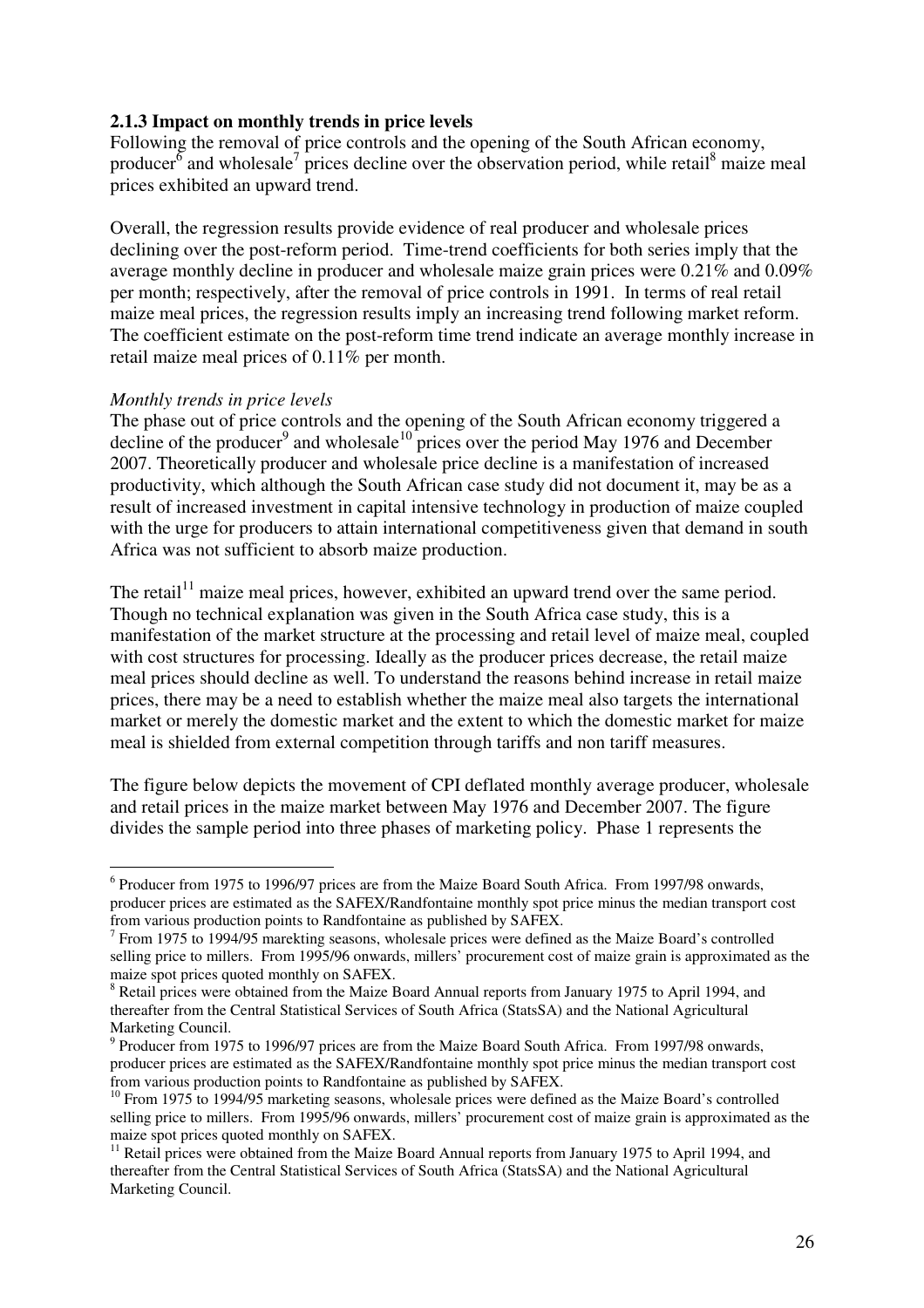Control Period in which maize was marketed under a single-channel fixed price scheme; Phase 2, the Partial Reform period in which Maize Board eventually became the buyer of last resort; and Phase 3, the Full Reform period where retail price controls were removed, Maize Board dismantled, and South Africa became signatory to the WTO.





Source: Traub and Meyer (2008)

#### *Price variability*

The pricing and marketing reforms appeared to have had no consistent effect on producer and wholesale price variability. This evidenced in the results of the analysis of price variability. The South Africa case study noted that 'between Phase 1 and Phase 2 periods, average monthly producer prices declined by 30 percent and became slightly more volatile, while wholesale maize grain prices declined by 9 percent and became less volatile. During the same period, average monthly retail prices remained roughly constant and became less volatile. In the Phase 3 period, from May 1991 to December 2006, the decontrolled average producer and wholesale prices declined even further in real terms while both become substantially more volatile. The coefficients of variation for producer prices increased from 9.8 to 35.2 as we move from Phase 2 to Phase 3, and 7.0 to 26.8 for wholesale prices. These increases in volatility indicate increasing price risk to both producers and grain traders. This outcome is not surprising, since the grain industry underwent extensive structural adjustment between Phase 2 and Phase 3. During the transition from Phase 2 to Phase 3, market reforms included the removal of miller registration, the scrapping of price control on maize meal as well as maize marketing margins, and the establishment of the maize board as the buyer of last resort. However, while price variability clearly increases between the two periods, it is not possible to use the data presented to determine precisely what portion of increased price variability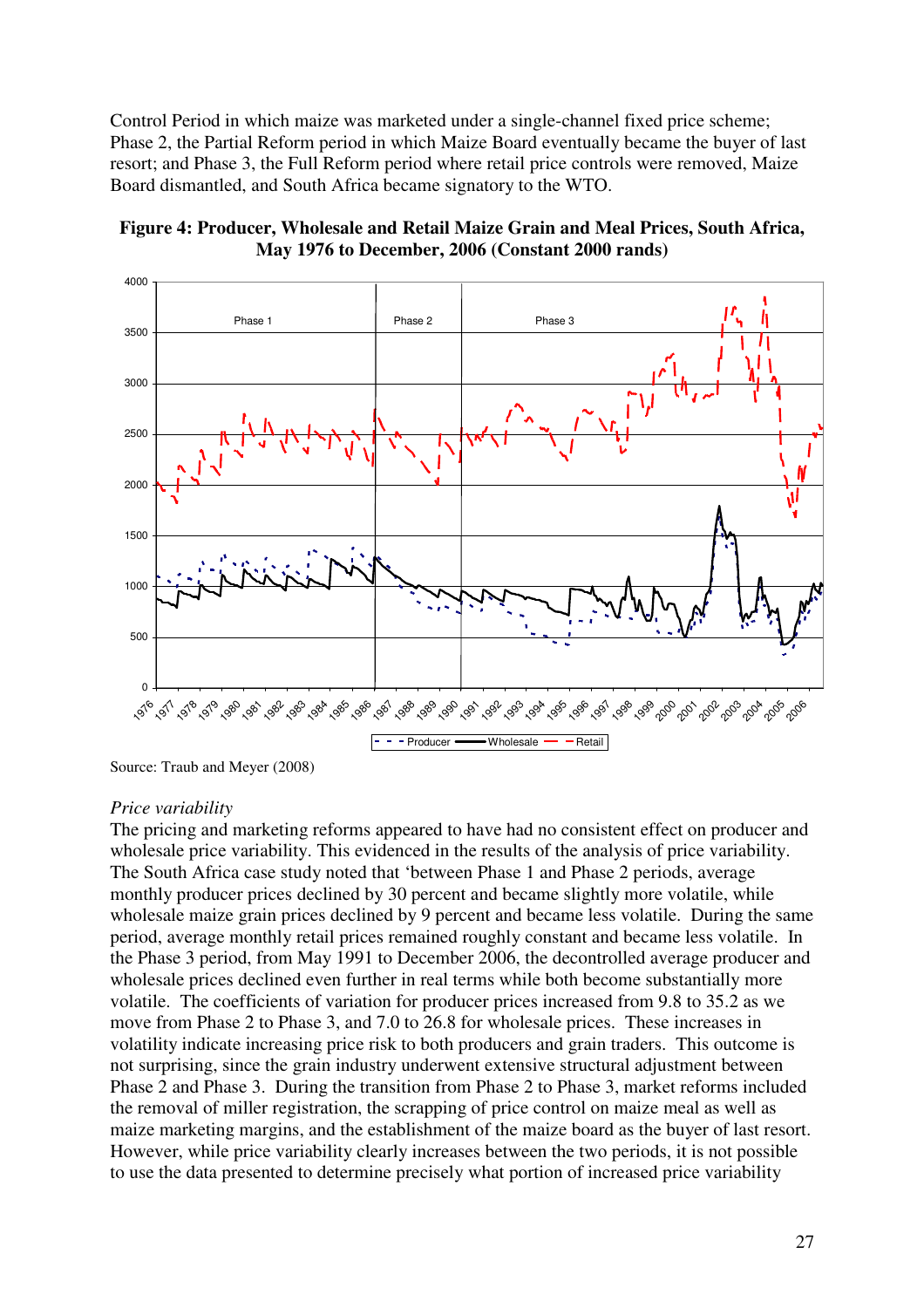may be attributed to government program and policy changes. To do so, one would have to control for other factors such as production levels, seasonality, and time trends'. The retail maize meal prices were observed to have become more variable and to have steadily risen. 'In the past 12 years of the sample period (1994 to 2006), real maize meal prices were 20% higher than they were prior to price deregulation in 1991, and were more than 3 times higher than the wholesale price of maize grain'.

Price volatility seems not to have deterred private sector response to the pricing and marketing reform because despite the increased price volatility, private sector investment within the grain sector expanded after market reform. The study noted that, 'industry experts point to increased export opportunities as well as the introduction of innovated marketing processes (i.e. commodity trading on SAFEX) as major reasons underlying increased investment within the sector (Kirsten, et. al., 2000)'.

## **2.1.4 Impact on market performance**

## *Marketing Margins<sup>12</sup>*

 $\overline{a}$ 

The average/retailing margins increased following the policy shift from a controlled marketing system (phase 1) into an open, market-orientated system (Phase 3). The South Africa case study showed that between Phase 1 and Phase 2 periods, the average margin increased by 9% whereas, between Phase 2 and Phase 3, the maize meal price deregulation period (5/1991 - 4/1994), the average margin increased by approximately 27%.

Since maize meal is considered a staple food, particularly among the poor, the upward trend in monthly maize marketing margins is indeed worrisome. Although more empirical research needs to be conducted to better understand the market structure and price formation in both the milling and retail sectors other studies, however, have asserted that a concentrated market structure may be partially responsible.

## **2.2 Impact of partial reform of pricing and marketing policies**

Other than in South Africa and Mozambique, in the other four countries studied (Kenya, Malawi, Tanzania and Zambia), the State grain marketing agency has played a role in the pricing and marketing of grain. Whereas these countries have made significant reforms by reducing the role of these agencies and introducing a marketing structure that allows the private sector to participate in maize trade, these agencies through government support intervene in the maize market for food security reasons. They enter the market to buy grain for the strategic reserve of to normalize the prices.

The studies have recorded negative impact of these agencies' involvement in the maize market. They therefore contrast with South Africa's case where such control was done away and which could serves as an example for the region as to the elimination of such controls in certain contexts. We document examples of the negative impact of such controls below.

 $12$  Methodology based on Lulama Ndibongo Traub and T.S. Jayne's approach to examining the impact of price deregulation on marketing margins within the South African maize grain sector.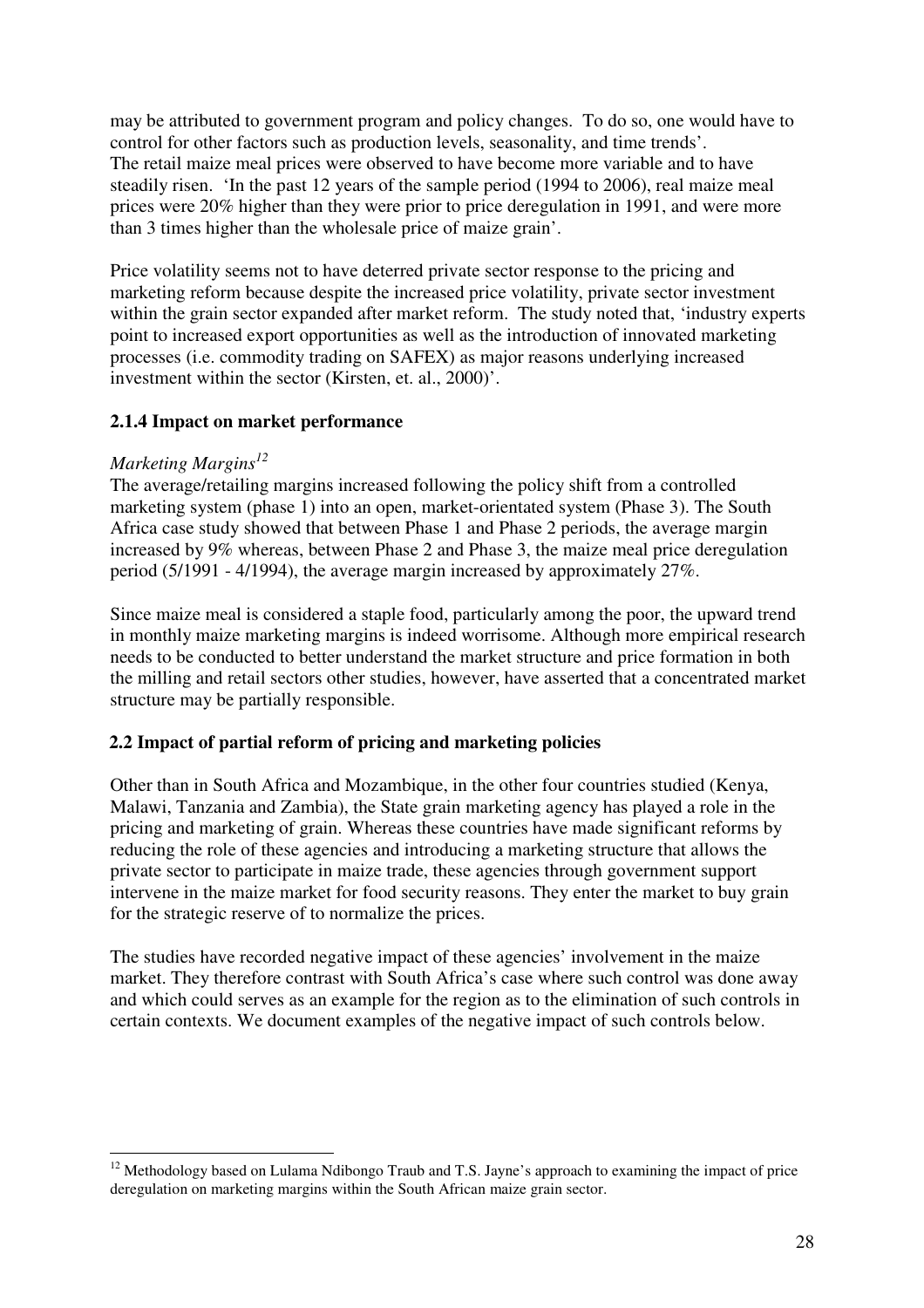| <b>Country</b> | Nature of pricing and<br>marketing                                                                                                                                                                        | <b>Impact</b>                                                                                                                                                                                                                                                                                                                                                                                                                                                                                                                                                                                                                                                                                                                                                                                                                                                                                                                                                                                                                                                                                                                                                                                                                                                                                                                                                                                                                                                                                                                                                                                                      |
|----------------|-----------------------------------------------------------------------------------------------------------------------------------------------------------------------------------------------------------|--------------------------------------------------------------------------------------------------------------------------------------------------------------------------------------------------------------------------------------------------------------------------------------------------------------------------------------------------------------------------------------------------------------------------------------------------------------------------------------------------------------------------------------------------------------------------------------------------------------------------------------------------------------------------------------------------------------------------------------------------------------------------------------------------------------------------------------------------------------------------------------------------------------------------------------------------------------------------------------------------------------------------------------------------------------------------------------------------------------------------------------------------------------------------------------------------------------------------------------------------------------------------------------------------------------------------------------------------------------------------------------------------------------------------------------------------------------------------------------------------------------------------------------------------------------------------------------------------------------------|
| Zambia         | Maize<br>price<br>by<br>set<br>ADMARC.                                                                                                                                                                    | The policy has benefited a few farmers that have<br>$\bullet$<br>been fortunate to sell their maize to ADMARC<br>before ADMARC runs out of money. It has also<br>benefited small-scale traders that bought the maize<br>at lower prices.<br>The setting of higher prices by government<br>inevitably increases the price of maize when<br>ADMARC is actively involved in the purchase of<br>maize and makes maize from ADMARC more<br>expensive in the lean season. For instance, the maize<br>that ADMARC procured at MK20 per kilogram in<br>the 2005/06 season was being sold at MK30 per<br>kilogram when the private sector was selling maize<br>between MK10 – MK15 per kilogram.                                                                                                                                                                                                                                                                                                                                                                                                                                                                                                                                                                                                                                                                                                                                                                                                                                                                                                                            |
| Kenya          | The NCPB still continues<br>to exert a major indirect<br>effect on maize prices and<br>therefore<br>smallholder<br>welfare by setting prices it<br>maize from<br>buys<br>the<br>farmers at harvest season | Between 1995 and 2005, the NCPB's operations<br>$\bullet$<br>raised wholesale market prices by 17 to 20 percent<br>(Jayne, Myers, and Nyoro (2006)). Over this period,<br>the NCPB cumulatively purchased 30% more grain<br>from farmers than it has sold to millers and other<br>domestic buyers. Hence the NCPB's operations<br>contributed to tightening of the supply-demand<br>balance in domestic markets, which had a price-<br>raising effect on wholesale markets.<br>Secondly, the NCPB has generally set its purchase<br>prices above those in domestic markets, which also<br>would put upward pressure on local market prices.<br>This has contributed to making the maize grain<br>prices in Kenya amongst the highest in the Eastern<br>and Southern Africa region<br>The liberalization process in Kenya has created<br>additional risks for private investment associated<br>with the uncertainty over the eventual dispensation<br>of NCPB assets. Private investment in dedicated<br>capital outlays, such as storage facilities, has been<br>impeded by the high degree of uncertainty over the<br>disposition of the NCPB's storage facilities and<br>other assets. New private investment in storage<br>facilities could be vulnerable to huge losses if the<br>NCPB continued to be a major player in the market,<br>offer prices to farmers and millers that did not rise<br>through the marketing season (pan-seasonal prices),<br>and set a narrow margin between its buying and<br>selling prices that was covered by the treasury - all<br>of which happened during much of the 1990s. |
| Tanzania       | The<br>government<br>has<br>liberalized marketing<br>and<br>pricing<br>of<br>maize.<br>Consequently,<br>maize<br>marketing is now a key<br>responsibility of the private                                  | The role of the SGR has gradually diminished.<br>Competition from private marketers and traders, as a<br>result of the liberalization policy, is a force to reckon In<br>Tanzania, since liberalization, it is widely accepted that,<br>though liberalized, the food market is still performing<br>sub-optimally due to lack of strong regulatory                                                                                                                                                                                                                                                                                                                                                                                                                                                                                                                                                                                                                                                                                                                                                                                                                                                                                                                                                                                                                                                                                                                                                                                                                                                                  |

# **Table 2: Impact of pricing and marketing policies under partial liberalization regime**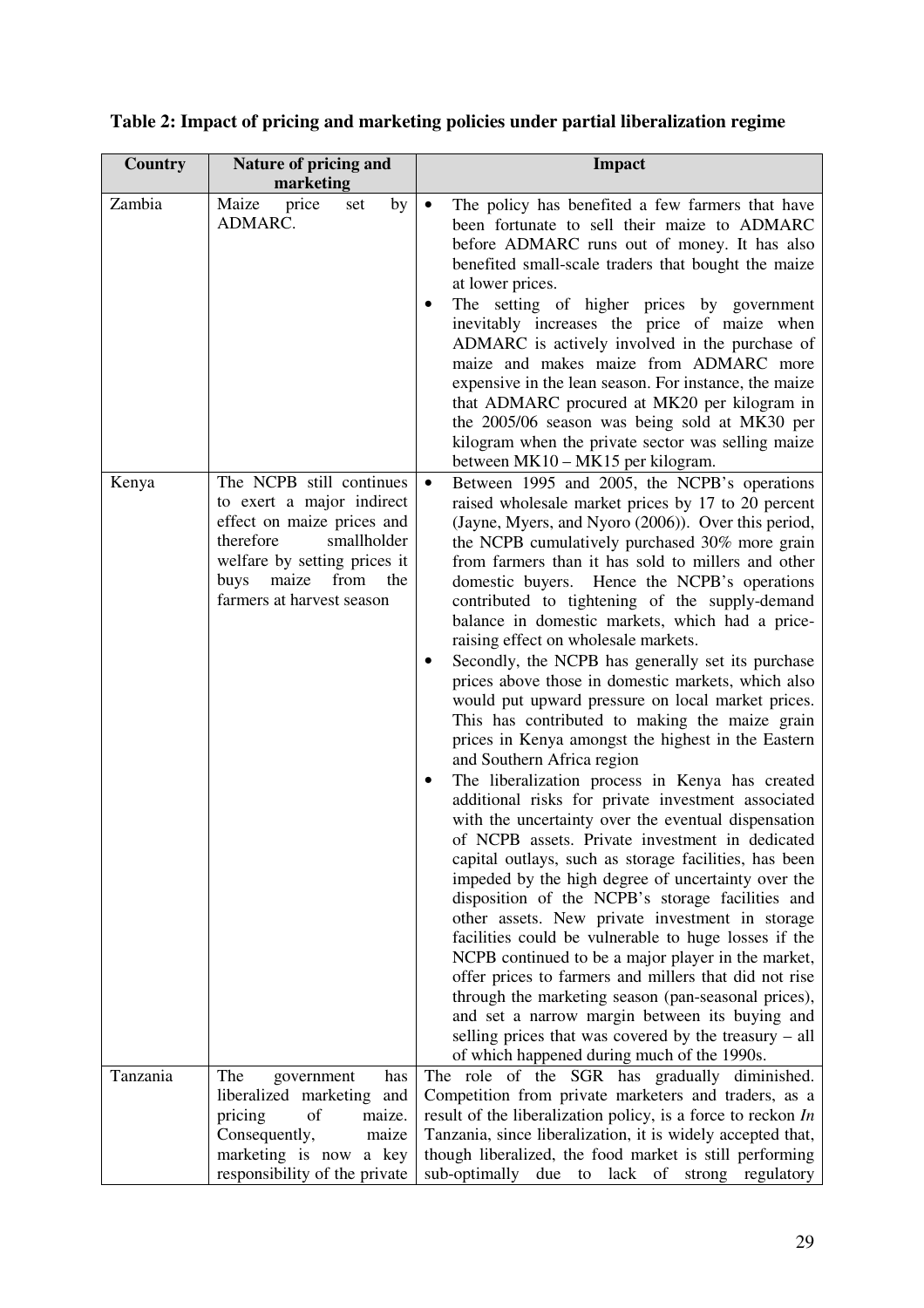| Country    | Nature of pricing and<br>marketing                                                                                                                                                                                                                                                                                            | <b>Impact</b>                                                                                                                                                                                                                                                                                                                                                                                                                                                                                                                                                                                                                                                                                                                                                                                                                                                                                                                                                                                                                                                                                                                                                                                                                                                                                                                                                                                                                                                                                                                                                                                                                                                                   |
|------------|-------------------------------------------------------------------------------------------------------------------------------------------------------------------------------------------------------------------------------------------------------------------------------------------------------------------------------|---------------------------------------------------------------------------------------------------------------------------------------------------------------------------------------------------------------------------------------------------------------------------------------------------------------------------------------------------------------------------------------------------------------------------------------------------------------------------------------------------------------------------------------------------------------------------------------------------------------------------------------------------------------------------------------------------------------------------------------------------------------------------------------------------------------------------------------------------------------------------------------------------------------------------------------------------------------------------------------------------------------------------------------------------------------------------------------------------------------------------------------------------------------------------------------------------------------------------------------------------------------------------------------------------------------------------------------------------------------------------------------------------------------------------------------------------------------------------------------------------------------------------------------------------------------------------------------------------------------------------------------------------------------------------------|
|            | sector. The role of the<br>government is being seen<br>as one of strengthening<br>competition.                                                                                                                                                                                                                                | mechanism, poor rural infrastructure (rural roads,<br>markets, processing<br>and<br>storage<br>facilities),<br>and<br>organization in the local grassroots especially village<br>level marketing.                                                                                                                                                                                                                                                                                                                                                                                                                                                                                                                                                                                                                                                                                                                                                                                                                                                                                                                                                                                                                                                                                                                                                                                                                                                                                                                                                                                                                                                                               |
| Zambia     | Heavy role of government<br>in maize purchasing <sup>13</sup> . The<br>Food Reserve Agency has<br>opened over 600 buying<br>depots in the country to<br>buy<br>maize<br>from<br>smallholder farmers at pan-<br>territorial prices far above<br>wholesale market prices<br>(e.g., \$192 per ton in 2006)<br>and \$186 in 2007) | $\bullet$<br>First, marketing board costs escalated as the scale<br>and complexity of their activities increased. Losses<br>consisted of two types: those which government<br>forced on the board by mandating it to carry out<br>activities that were unprofitable but fulfilled "social"<br>functions like buying maize at above-market prices<br>in remote areas (which encouraged maize<br>production expansion), and those related to<br>operational inefficiency (which probably had little<br>effect on smallholder maize production). Pan-<br>territorial pricing was particularly burdensome in<br>Zambia, since it raised the share of grain delivered<br>to the boards by smallholders in remote (but often<br>agronomically high-potential) areas where transport<br>costs were high. Stockpiling white maize, a<br>consequence of government preoccupation with<br>maize self-sufficiency, was also costly (Howard and<br>Mungoma, 1996). Operational inefficiency and<br>allegations of corruption were widespread.<br>The treasury costs of state fertilizer and maize<br>٠<br>marketing operations were so large that they<br>contributed to macroeconomic instability and<br>hyperinflation (Jansen and Muir 1994). Zambia's<br>National Agricultural Marketing Board's operating<br>losses were roughly 17% of total government<br>budgets in the late 1980s (Howard and Mungoma<br>1996).<br>Zambia's agricultural liberalization period from<br>1990 to 2004 presents a picture of declining maize<br>production and rising production of many other<br>crops, as farmers substituted maize for these other<br>crops when subsidy program faced limitations |
| Mozambique | In late 1990s, restrictions<br>on maize grain movement<br>across district and<br>provincial boundaries were<br>removed.<br>In 1991, Cereal markets<br>were liberalized, with the                                                                                                                                              | Emerging evidence in the North of the country that<br>informal traders in rural areas had begun to compete<br>with some of the previous monopolists in cereals. This<br>was more visible in provinces such as Zambezia and<br>Nampula, provinces with high production of maize<br>grain,                                                                                                                                                                                                                                                                                                                                                                                                                                                                                                                                                                                                                                                                                                                                                                                                                                                                                                                                                                                                                                                                                                                                                                                                                                                                                                                                                                                        |
|            | abolition of the minimum<br>prices for maize and<br>several other commodities.                                                                                                                                                                                                                                                |                                                                                                                                                                                                                                                                                                                                                                                                                                                                                                                                                                                                                                                                                                                                                                                                                                                                                                                                                                                                                                                                                                                                                                                                                                                                                                                                                                                                                                                                                                                                                                                                                                                                                 |

 $13$ <sup>13</sup> The rationale behind the renewed government involvement in maize marketing has been to provide renewed production incentives for maize and to become self-sufficient in the primary staple food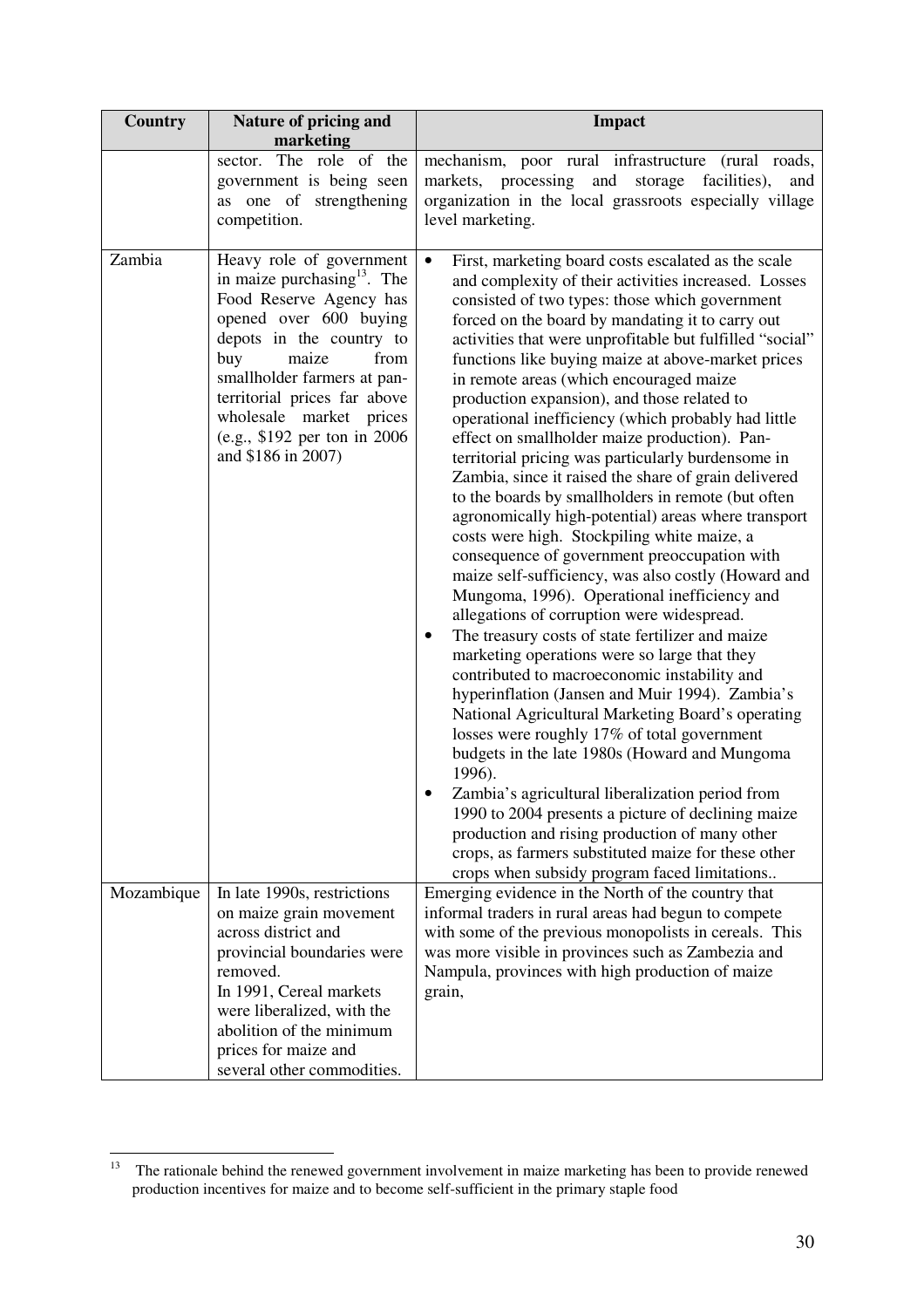### **2.2.1 Export and Import restrictions**

 $\overline{a}$ 

All the case studies show maize export and import restriction as policy tools that have been applied in all the countries at some point in time. Seasonal import restrictions have been used to protect domestic market against competition from imported maize grain. On the other hand, an export restriction might be pursued during seasons of projected maize short fall, for food security concerns. The table below gives the impact of these policies as documented in the six case studies.

| Country | <b>Current Status</b>                                                                                                                                                                                                                                                                                                                                                                                                                                                                                                                                            | <b>Impact</b>                                                                                                                                                                                                                                                                                                                                                                                                                                                                                                                                                                                                                                                                                                                                                                                                                                                                                                                                                                               |
|---------|------------------------------------------------------------------------------------------------------------------------------------------------------------------------------------------------------------------------------------------------------------------------------------------------------------------------------------------------------------------------------------------------------------------------------------------------------------------------------------------------------------------------------------------------------------------|---------------------------------------------------------------------------------------------------------------------------------------------------------------------------------------------------------------------------------------------------------------------------------------------------------------------------------------------------------------------------------------------------------------------------------------------------------------------------------------------------------------------------------------------------------------------------------------------------------------------------------------------------------------------------------------------------------------------------------------------------------------------------------------------------------------------------------------------------------------------------------------------------------------------------------------------------------------------------------------------|
| Kenya   | Export ban imposed<br>in<br>December 2007.                                                                                                                                                                                                                                                                                                                                                                                                                                                                                                                       | Although this action was very critical in resolving the<br>maize crisis of 2008, it introduces risks among the<br>farmers and traders.                                                                                                                                                                                                                                                                                                                                                                                                                                                                                                                                                                                                                                                                                                                                                                                                                                                      |
| Malawi  | is<br>Export<br>of<br>maize<br>restricted<br>maize<br>and<br>is<br>subject<br>intermittent<br>to<br>export bans<br>and export<br>licensing.<br>Maize imports, though not<br>restricted are<br>regulated.<br>Only ADMARC is allowed<br>to import. Private sector is<br>normally subcontracted to<br>import<br>allocated<br>an<br>amount. Once the maize is<br>the<br>the<br>in<br>country,<br>makes<br>government<br>it<br>available in all areas at a<br>subsidised price through a<br>well-established network of<br>a state-owned enterprise,<br><b>ADMARC</b> | These policies are highly unpredictable.<br>The<br>$\bullet$<br>periodic export bans have sent mixed signals to the<br>private sector.<br>Effectively, the period of the export bans on maize<br>$\bullet$<br>are longer and only small windows exist when the<br>export ban is lifted, because government seldom<br>issues export licenses. <sup>14</sup> Thus, whether the ban is<br>lifted, export licenses are always required for maize<br>exports. The policy of export bans and export<br>licensing is bound to be continued as government<br>strive to avoid a food crisis similar to the 2001 when<br>maize exports were liberalized. <sup>15</sup><br>With exception of 2000 in which more maize was<br>$\bullet$<br>exported, Malawi was a net importer of maize for<br>the period 1990 to 2005.<br>In view of this, it is very difficult for private traders to<br>import large quantities of maize in a private arrangement<br>and find a market for it at a commercial price. |

|  |  | Table 3: Impact of export/import restriction on maize exports |
|--|--|---------------------------------------------------------------|
|  |  |                                                               |

<sup>&</sup>lt;sup>14</sup> In any case, even when the ban is pronounced lifted export are subject to export licensing, and what the authorities do is never to grant export licenses to exporters – effectively imposing an export ban.

<sup>&</sup>lt;sup>15</sup> The export of maize in 2001 by the National Food Reserve Agency (NRFA) before information of the 2001 harvest created immense political problems for the government. This contributed to the food crisis in the 2001/02 season, leading to massive humanitarian operations (IMF, 2002). There were arguments about the role of the international financial institutions, particularly in the advice of the International Monetary Fund (IMF), in the 2001/02 food crisis (Devereux, 2002).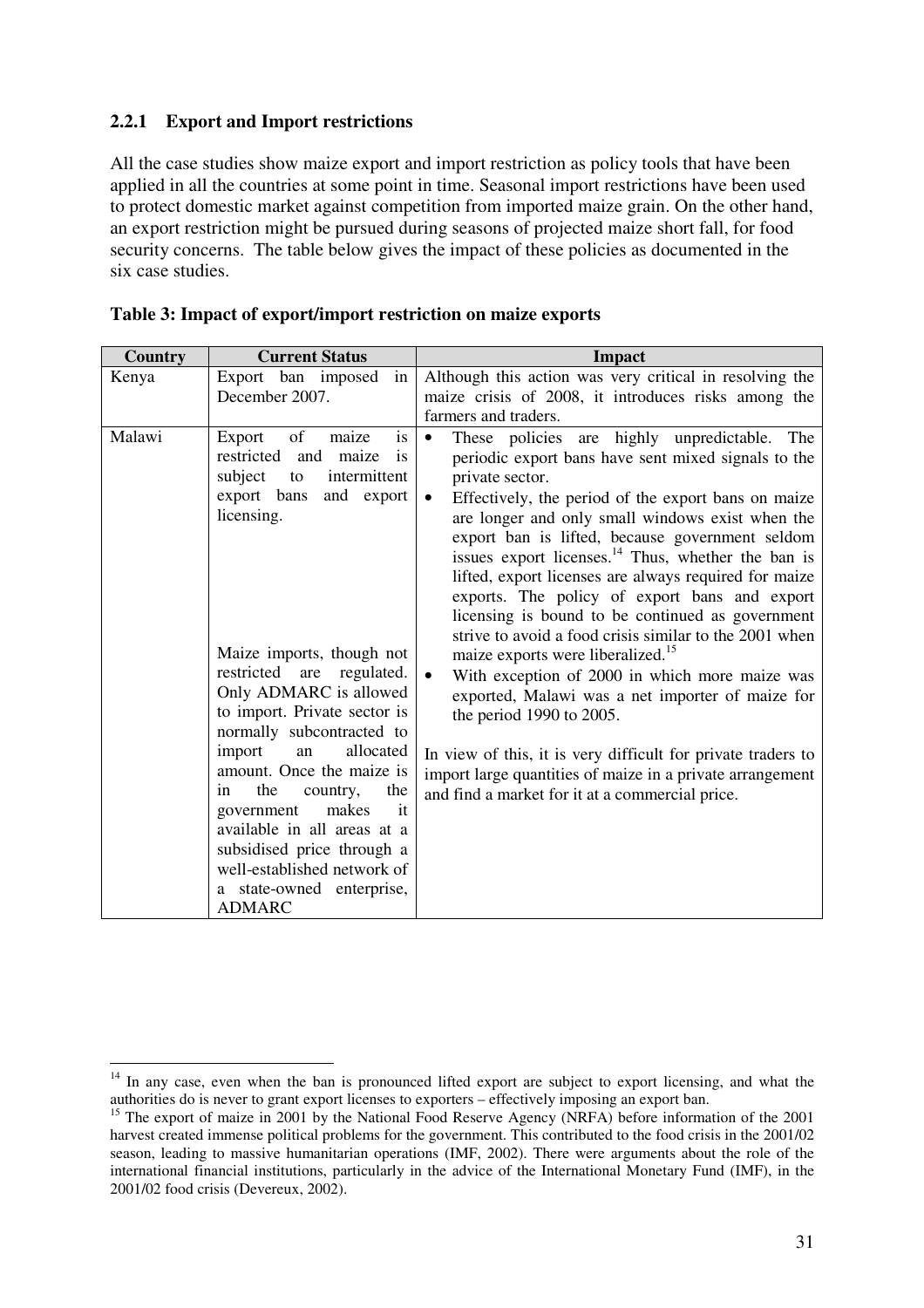| Country      | <b>Current Status</b>                                                                                                                                                                        | <b>Impact</b>                                                                                                                                                                                                                                                                                                                                                                                                                                                                                                                                                                                                   |
|--------------|----------------------------------------------------------------------------------------------------------------------------------------------------------------------------------------------|-----------------------------------------------------------------------------------------------------------------------------------------------------------------------------------------------------------------------------------------------------------------------------------------------------------------------------------------------------------------------------------------------------------------------------------------------------------------------------------------------------------------------------------------------------------------------------------------------------------------|
| Mozambique   | The<br>has<br>government<br>continued to issue export<br>sometimes<br>and<br>licenses<br>impose export bans<br>on<br>periodically,<br>maize<br>particularly in periods of<br>food shortages. | Such export bans have largely affected the formal sector,<br>while informal trade has thrived under such conditions.<br>There is a lot of informal cross-border trade in maize,<br>particularly maize from Mozambique entering into<br>Malawi through the southern borders. For instance,<br>FEWSNET (2005) estimated that informal imports of<br>maize from Mozambique to Malawi amounted to 55,930<br>metric tonnes between April and September 2005.<br>Imports from other neighbouring countries within the<br>same period were low - 1682 metric tonnes from<br>Tanzania and 70 metric tonnes from Zambia. |
| South Africa | Export/import licensing of<br>maize was abolished under<br>the cereals sector reform<br>program                                                                                              | This has reduced risks in the maize sub-sector and<br>consequently encouraged investments along the value<br>$chain = production and trade.$                                                                                                                                                                                                                                                                                                                                                                                                                                                                    |
| Tanzania     | Both imports and exports<br>of maize are subject to<br>licensing. An exporter has<br>have a time bound<br>to<br>permit, normally of one-<br>month, stipulating<br>the<br>quantity            | This policy has encouraged informal cross border<br>exporting and importing of maize, often at high<br>transaction costs.                                                                                                                                                                                                                                                                                                                                                                                                                                                                                       |
| Zambia       | The Authority control over<br>the flow of maize imports<br>and exports through the<br>Control of<br>Goods Act,<br>Agriculture<br>Regulations<br>(GRZ, 1954).                                 | The issuing of permits has become much tighter since<br>2005. The Ministry is allocating export quotas and<br>permits to FRA and agribusiness associations on a<br>selective basis. This change in policy is forcing<br>individual traders to affiliate with associations in order<br>to utilize the relevant association's permit.                                                                                                                                                                                                                                                                             |

The critical challenge for all the countries practising export restrictions or bans is the ability of the markets to ensure availability of maize, especially during periods of poor harvest. Malawi, for instance, has had several bad experiences of completely opening up maize export trade, leading to severe shortages and leading to massive costly imports. In addition, availability of maize in Malawi is a highly political issue, with free exports of maize that lead to shortages in domestic supply being taken as government's deliberate policy to starve its population.

## **3. Alternative Policy approaches**

Reflecting on the potential impacts of different policy interventions used in ESA countries, the final section of this paper sets out a number of areas for further consideration and research

## **1. Nurture the development of risk shifting market institutions**

The region needs to tap the potential for using market-based instruments to manage food sector risks. For example, the Kenya case study observes that 'there has been little use to date of these instruments in low-income countries for a number of reasons'. The issues to address in development of risk shifting market institutions include: -

• Contract enforcement, which is said to be difficult for food staples in times of local shortage.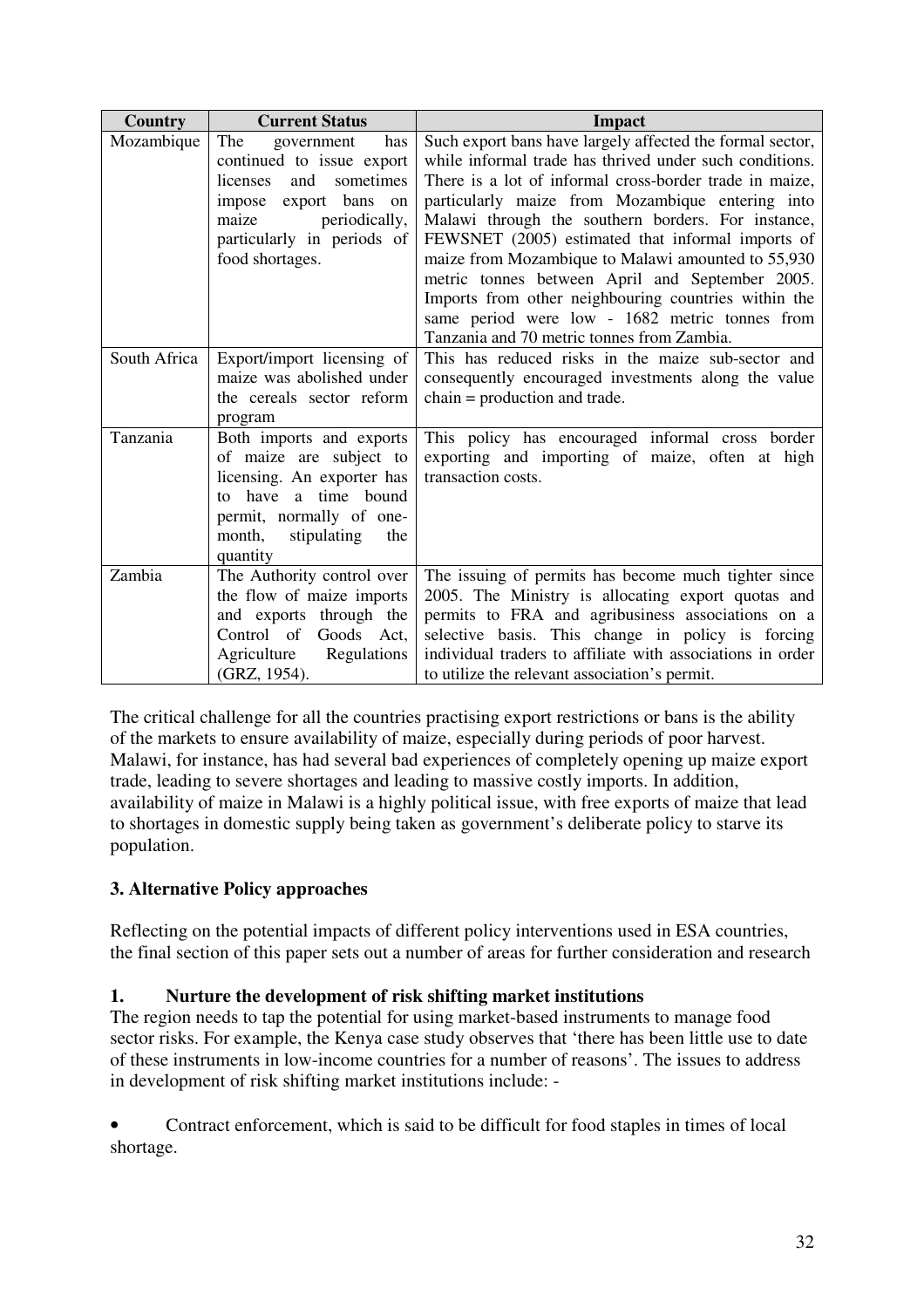Lack of the market intelligence systems, grades and standards systems,

communication systems, storage and marketing infrastructure, and experience and education to use these markets effectively.

Basis risk, which is said to be another major impediment to both futures and options trading and index-based weather insurance.

• Continued government interventions in food markets. These policies are said to reduce or destroy the incentive to participate in market-based risk management mechanisms because there is no incentive to manage risk when prices are being effectively stabilized via policy, and because such policies tend to disconnect local prices from world prices which reduces the hedging potential of the global markets. Furthermore, if government interventions are discretionary and difficult to predict then they can add another layer of risk that individuals and firms may find difficult to hedge using available market-based risk management instruments.

## **2. Phase out maize export/import restrictions**

Maize import policy: the import licensing requirement for maize should be phased out. This is likely to have a positive effect on food security by augmenting domestic supply. First, free importation of maize will allow stakeholders, particularly the private sector, to respond quickly to food shortages. Second, imports of maize can introduce competition which may benefit domestic farmers by providing incentives to adopt more productivity enhancing farming methods. In cases, of domestic maize surpluses and if a country is an efficient maize producer, imported maize may not have depressing effects on domestic price of maize. Finally, pressure put on government budget will ease as the market forces deliver the required maize.

Maize export policy: The region should build a regional marketing platform that allows free movement of maize to facilitate flow of maize from the surplus to the deficit countries. The phase-in of this regional marketing platform should include elimination of export bans and gradual replacement of export licensing system with a functional regional maize market network system.

This in part requires better organisation of private grain traders with credible mechanisms to monitor the supplies of grains available in the domestic economy. Improved cooperation between the government and the private grain traders based on mutual trust, can improve the exchange of information that may allow a more flexible export regime for maize.

## 3. **A more transparent and consultative framework for public-private sector dialogue**

One which moves toward greater coordination and predictability in government behaviour. Regular consultative meetings between the Ministries of Agriculture and Finance, millers, traders, farmer lobby groups, and other stakeholders in the sector can build trust and communication between the public and private sectors that is needed to reduce market risks and promote long-term investment in the maize value chain.

## 4. **Public good investments to support the development of food markets.**

Markets require investments in public goods to function effectively – roads, rail systems, port facilities, solid regulatory frameworks to support the development of transport, communication, and financial services, crop science and farm extension services to help farmers increase surplus production and fuel market expansion. Reallocating budget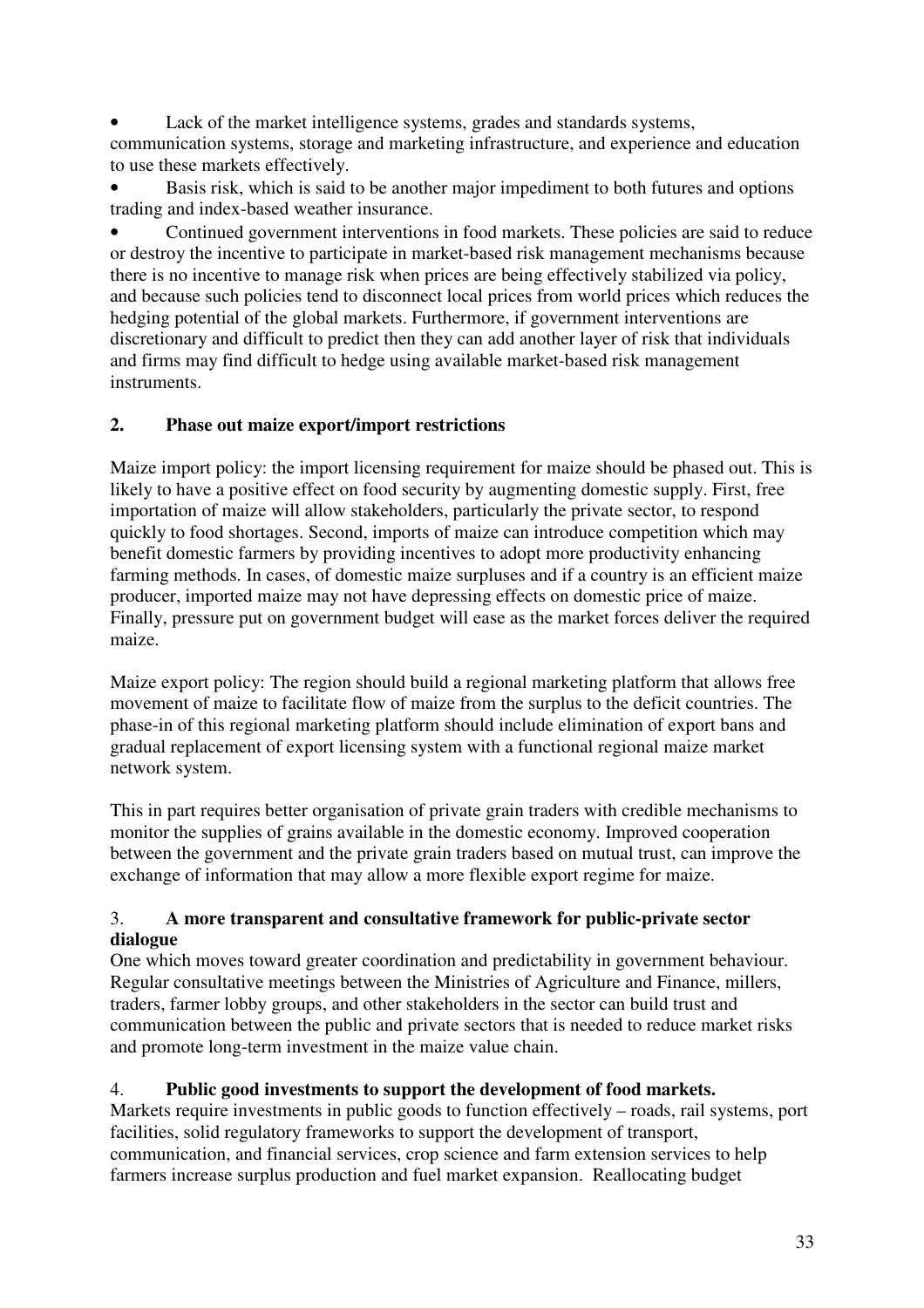resources from price supports to cost-reducing / productivity-enhancing investments may better provide incentives for surplus-producing farm households to intensify food production and raise their incomes while simultaneously benefiting net-purchasing rural households and urban consumers through lower food prices. As observed in the Kenya case study, public investments that have a proven track record in terms of enhancing crop productivity include agricultural crop research and development (Byerlee and Eicher, 1997; Howard and Mungoma, 1996; Oehmke and Crawford, 1996; Alston et al., 2000), investments in physical infrastructure to reduce marketing costs (Antle, 1983), and well-structured extension programs (Evenson and McKinsey, 1991).

## 5. **Streamlining regulations and trade barriers for international trade**

Regional trade, in combination with good transport infrastructure between countries, has the potential to expand the size of the market, increase the elasticity of demand facing farmers, and reduce price instability. Local production shocks can be mitigated by regional trade, which tend to stabilize markets by linking together areas with covariate production. It is therefore imperative that the following trade regulatory requirements be streamlined to ensure that intra-regional trade is facilitated with efficiency: Customs documents and clearance procedures; standards and SPS specifications and application procedures.

Streamlining the regulatory processes for regional trade can reduce downside price instability that often depresses farmer incentives to sustain their use of productivity-enhancing cash inputs.

## 6. **Develop warehouse receipt systems**

Warehouse receipt systems offer another alternative for facilitating private storage, as well as helping farmers and traders get better access to formal credit markets and improving the efficiency of the food marketing system in general (Lacroix and Varangis, 1996; Coulter and Onumah, 2002; Coulter, 2005). Warehouse receipts are already widely used in grain marketing systems around the world to provide secure collateral for credit and as an instrument for delivering traded commodities. To be successful, these systems must: (i) have an effective system of grades and standards in place; (ii) have sufficient trust, integrity, and quality control that there is essentially no default risk in using them; and (iii) have regulatory procedures and oversight to ensure the integrity of the system. South Africa has developed a substantial warehousing industry for agriculture but such services are in very short supply in other southern African countries. Government has an important role to play in ensuring the integrity of the system.

### 7. **Turning some grain marketing board silos and go-downs into storage leasing operations**

In view of the reduced role of state marketing agents as a result of cereal sector reform, it is recommended that some grain marketing silos and go-downs be turned into storage leasing operations. This policy response will be helping to address the current situation which is characterized by a general shortage of storage space for grain, especially in urban areas, but little incentive for investment in commercial storage.

For instance, the Kenya study identified the potential for farmer groups or traders to rent out storage space under 10-15 year leases. Leases of this time length are generally required to allow traders (the renter) to recoup the costs of the required rehabilitation investments to make the silos operational again. Greater storage facilities, coupled with better financing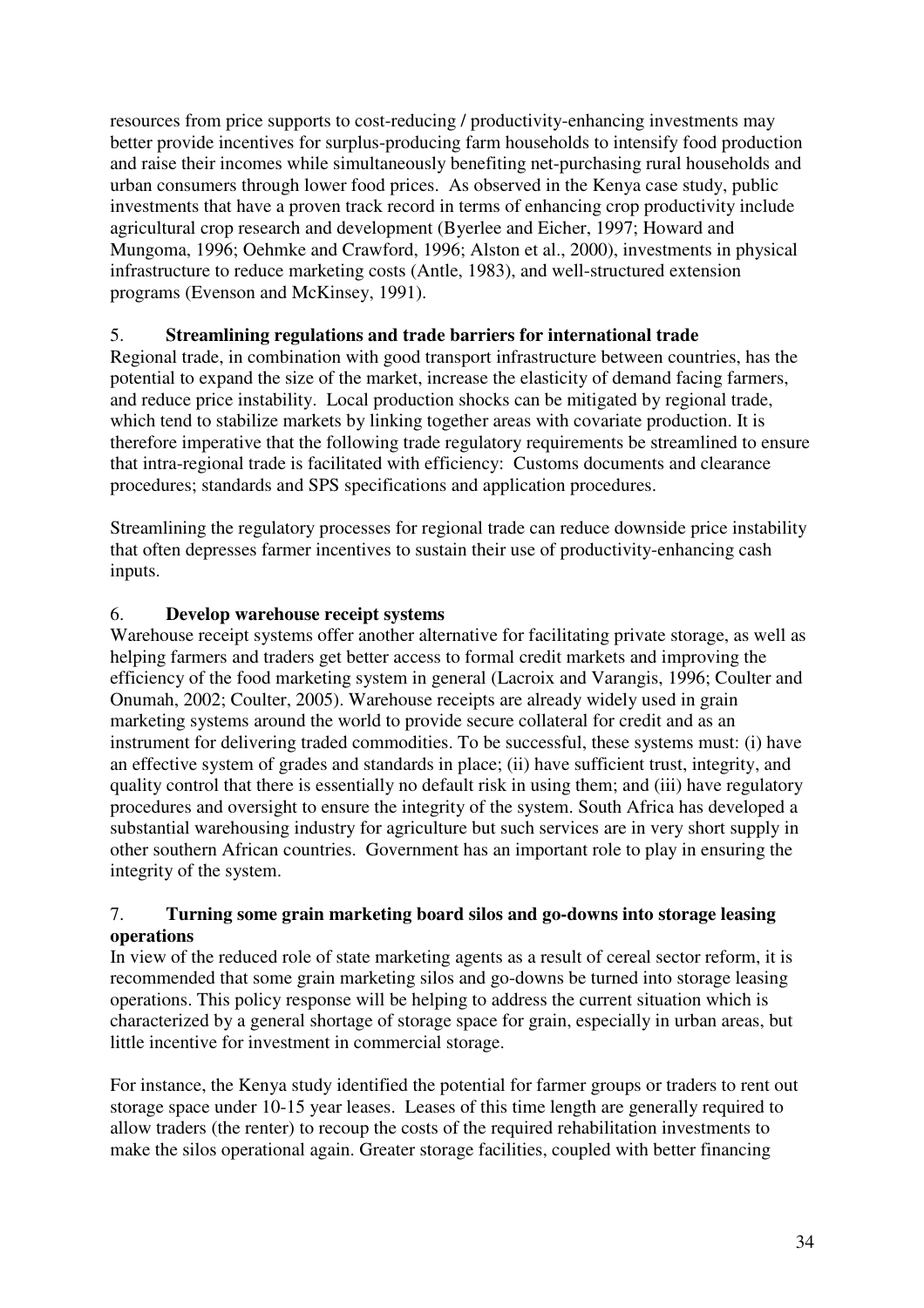arrangements, could help the commercialized grain marketing system to defend against downside price risk.

### 8. **Support the development of rural financial markets to improve traders' capacity to absorb surplus production**

While the importance of small farmer credit in promoting the uptake of improved farm technology is well recognized, the role of trader finance is also crucial. A major source of inelastic demand in traditional food markets is the constrained supply of trader finance (Coulter and Shepherd, 1995). The Kenya case study observes that 'market institutions such as warehouse receipt systems can inject needed liquidity into grain marketing systems and thus allow the system to better absorb surplus production in good years'. However, the development of these market institutions will depend on supportive government policies. Experience so far shows that attempts to develop warehouse receipt systems and other innovative sources of trader finance in staple food assembly and wholesaling markets (e.g., Ghana and Zambia) have floundered due to direct government operations in markets that have been incompatible with the development of these institutions.

## 9. **Changing the boards' longstanding practice of setting pan-seasonal buying and selling prices**

 If marketing board operations are to continue as part of a transition strategy, market stability could be facilitated by changing the boards' longstanding practice of setting pan-seasonal buying and selling prices (prices that are constant throughout the marketing year). By offering pan-seasonal prices, the boards eliminate incentives for farmers to store grain after harvest or to invest in storage facilities. It also reduces the incentives of wholesalers and millers to invest in adequate storage facilities, since they can buy from the boards at the same price throughout the year. And, even though food prices in wholesale markets fluctuate freely since the liberalization process began, the behaviour of these markets is influenced greatly by marketing board pricing, which continue to be pan-seasonal.

## **10. Work with WFP and bilateral food aid donors to develop mutually beneficial policies toward food aid (and subsidized non-commercial imports)**

This action is motivated by need to ensure that the local farmers interest, which are otherwise well served by the regional market, are not undermined by subsidized food imports, particularly if this alters long run food consumption patterns.

## 11. **Consider developing specific risk-management marketing arrangements where feasible**

Market-based risk management instruments have some clear advantages for managing food price risks in low-income countries in efficient ways that allow voluntary participation. However, effective development and use of such markets is clearly not going to occur without active public policy support. There are many barriers to participation, especially for smallscale producers, traders, and processors, and the public sector can play an important role in reducing these barriers and facilitating use. Direct trading of market-based risk management instruments by public food marketing agencies to hedge government liabilities is an option that could be adopted very quickly. However, this is a risky venture for the public sector. Not only does such trading require considerable information and analytical capacity but is subject to the same problems of inefficiency and rent seeking that have plagued direct public intervention in food markets in the past, especially when there is no credible commitment regarding how the gains will be spent (and the losses financed). A preferred strategy is to encourage private sector use of these markets by making long-run investments in the standard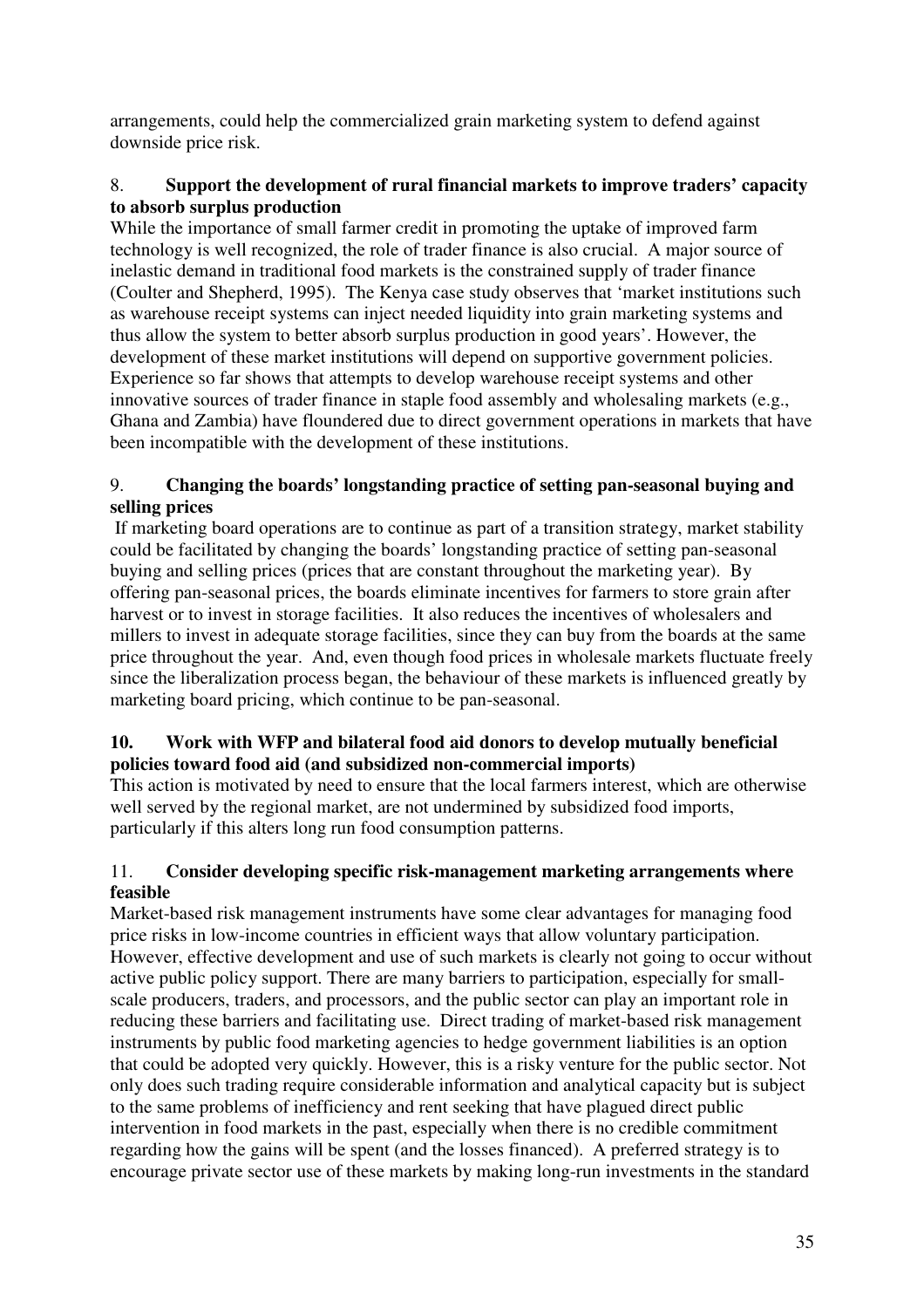public goods relating to the enabling environment for finance and risk markets, including grades and standards, credit market development, communication systems, market intelligence systems, regulations, and support for locally or regionally-based commodity exchanges and insurance products. There may also be a role for policy support of market intermediaries that provide access to risk management markets for small-scale operations, particularly in the early stages of developing these markets. Perhaps most important, governments can provide a predictable policy environment that does not destroy the incentives for private individuals and firms to trade market-based risk management instruments.

## **12. Regional policy on bio-fuels**

Production of bio-fuels using maize as a raw material presents a potential threat to the region's food security taking into account that the region has been a net maize importer. As already noted by the African Economic Research Consortium (AERC) in the East African of June  $1<sup>st</sup>$  to  $7<sup>th</sup>$ , 2009, this threat is real and here with us in view of the surge in global food prices of rice, maize and wheat – the main staples in African diets.

South Africa is considering the bio-fuel industry for absorption of the surplus maize grain that is presently being exported into the region. It has been observed in the South Africa case study that 'through the implementation of appropriate bio-fuel policy framework, an alternative market for maize grain can emerge. In a recent Policy Brief on the National Biofuels strategy prepared by the Bureau of Food and Agricultural Policy (BFAP) (2007), it was illustrated that under a favorable policy environment a local biofuel industry can be established, which can boost local consumption of maize with approximately one million tons. Most of the bio-ethanol would be produced locally to make up the E8 blend and less than 10% of local requirements would be imported. The bio-fuel industry would boost the agricultural sector's contribution to the economy (gross value added) by 4.3% and more than 10 000 new jobs would be generated in the primary agricultural industry'.

The wider region which relies on maize a staple crop needs to take this threat very seriously and embrace policies that encourage production of maize for use as food. The luxury that the region has had of resorting to imports as a last resort whenever maize is in short supply is soon not going to be an option, unless at prices which bio-fuel industries would be competing for the limited grain in the global market.